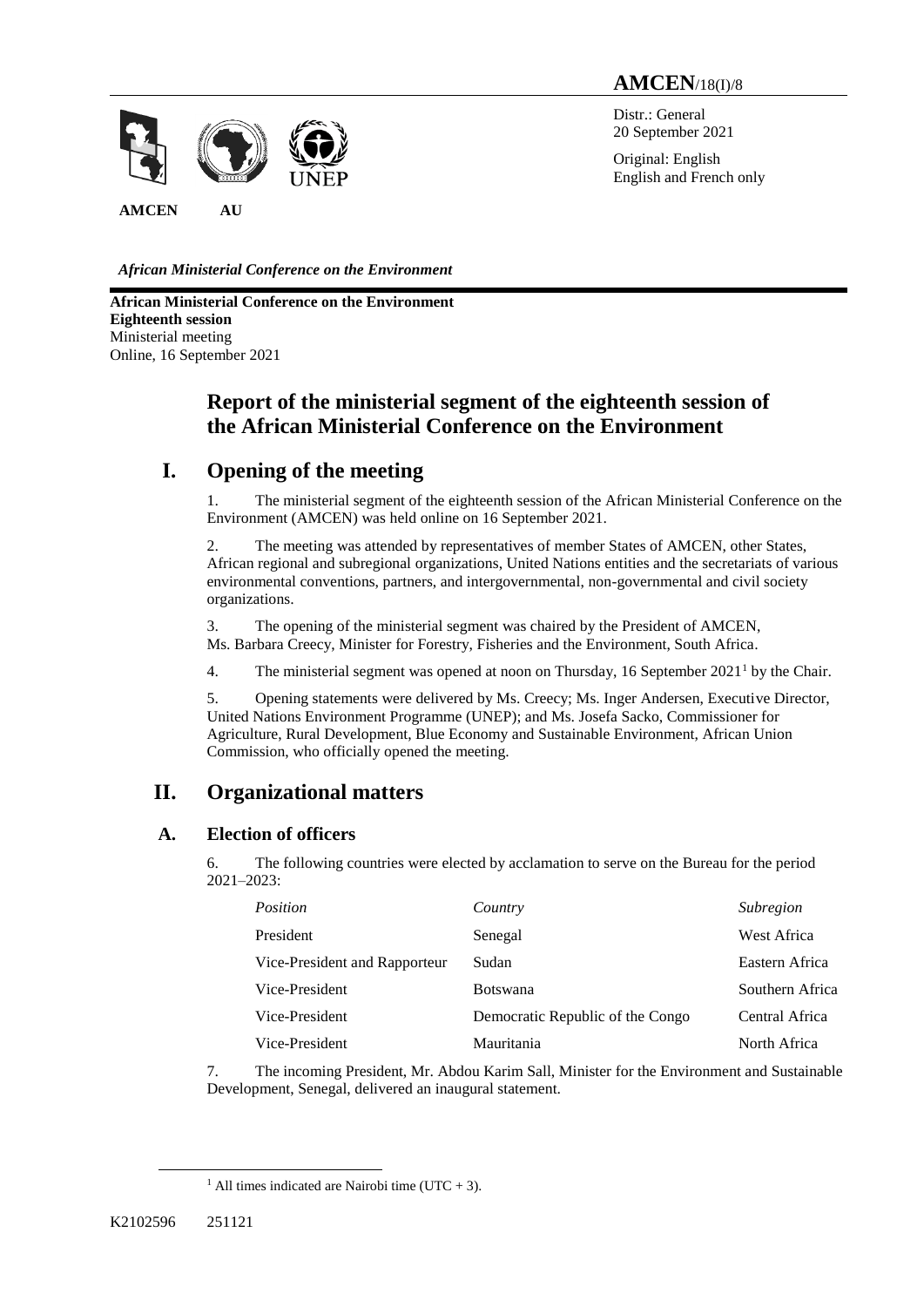## **B. Adoption of the agenda and organization of work**

8. The representatives adopted the agenda for the meeting on the basis of the provisional agenda  $(AMCEN/18(I)/1)$ .

- 1. Opening of the meeting.
- 2. Organizational matters:
	- (a) Election of officers;
		- (b) Adoption of the agenda and organization of work.
- 3. High-level segment and ministerial statements.
- 4. Launch of the online platform for the Africa green stimulus programme.
- 5. Consideration of the expert group report:
	- (a) Urgent matters;
	- (b) Procedural matters.
- 6. Special events: fiftieth anniversary of the United Nations Environment Programme and fiftieth anniversary of the United Nations Conference on the Human Environment.
- 7. Outcomes of the first part of the eighteenth session of the African Ministerial Conference on the Environment.
- 8. Other matters.
- 9. Closure of the meeting.

9. The representatives agreed to follow the programme of work set out in annex II to the annotated provisional agenda (AMCEN/18(I)/1/Add.1).

## **III. High-level meeting and ministerial statements**

10. The President invited representatives to deliver statements. Statements were delivered (in order of delivery) by Mr. Beyene Russom, Ambassador of Eritrea to Kenya and Dean of the African Diplomatic Corps in Nairobi (statement circulated only); Mr. Erie Tamale, on behalf of Ms. Elizabeth Maruma Mrema, Executive Secretary, United Nations Convention on Biological Diversity; Mr. Aziz Rabbah, Minister for Energy, Mines and Environment, Morocco; Ms. Samia Moualfi, Minister for the Environment, Algeria; Mr. Wombi Biyela Dilingi, Head of Research, Office of the Deputy Prime Minister and Minister for the Environment and Sustainable Development, Democratic Republic of the Congo, on behalf of Ms. Ève Bazaiba Masudi, Deputy Prime Minister and Minister for the Environment and Sustainable Development, Democratic Republic of the Congo; Mr. Kamel Doukh, Minister for Local Affairs and Environment, Tunisia; Mr. Somanegre Nana, Technical Coordinator, Secretariat of the National Council for the Environment and Sustainable Development, Ministry of the Environment, Green Economy and Climate Change, Burkina Faso; Mr. Rashid Hassan, Secretary-General, Higher Council for the Environment and Natural Resources, Sudan; Ms. Nancy Tembo, Minister for Forestry and Natural Resources, Malawi; Mr. Gobopang Duke Lefhoko, High Commissioner of Botswana to Kenya, on behalf of Ms. Philda Kereng, Minister for the Environment, Natural Resources Conservation and Tourism, Botswana; Mr. Foday Jaward, Minister for the Environment, Sierra Leone; Ms. Yasmine Fouad, Minister for the Environment, Egypt; Mr. Selemani Saidi Jafo, Minister of State, President's Office (Union and Environmental Affairs), United Republic of Tanzania; Mr. Hassan Wasswa Galiwango, High Commissioner of Uganda to Kenya, on behalf of Mr. Sam Cheptoris, Minister for Water and the Environment, Uganda; Ms. Rose Muchiri, Ambassador and Permanent Representative of Kenya to UNEP and the United Nations Office at Nairobi, on behalf of Mr. Keriako Tobiko, Cabinet Secretary for the Ministry of the Environment and Forestry, Kenya; Ms. Baomiavotse Vahinala Raharinirina, Minister for the Environment and Sustainable Development, Madagascar; Mr. Pierre Hélé, Minister for the Environment, Protection of Nature and Sustainable Development, Cameroon; Mr. Kwame Ababio, Senior Programme Officer, African Union Development Agency; and Mr. Ayman Cherkaoui, Regional Facilitator, AMCEN Major Groups and Stakeholders.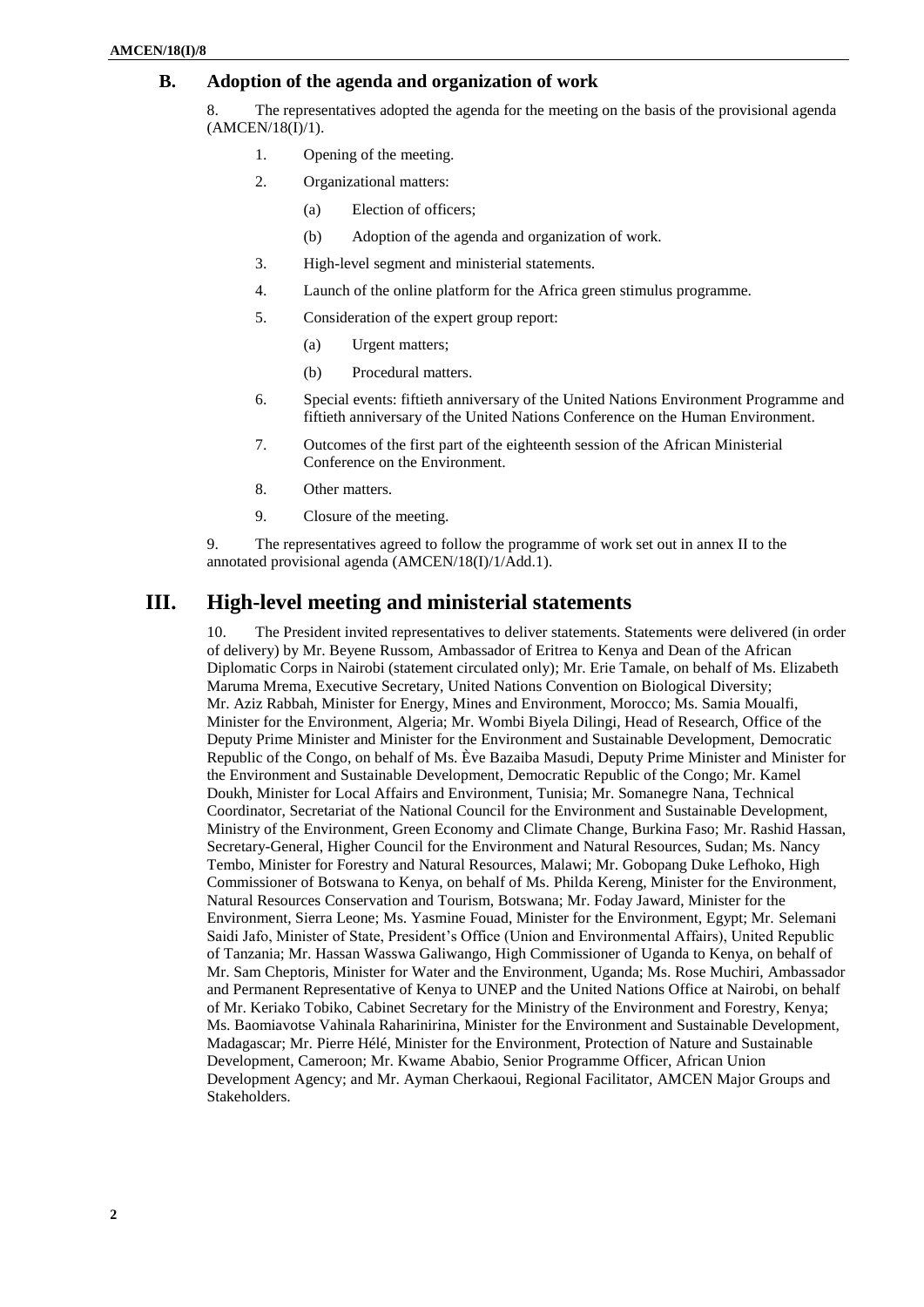# **IV. Launch of the online platform for the Africa green stimulus programme**

11. The item was introduced and chaired by Mr. Mohamed Atani, AMCEN secretariat. Statements on the matter were delivered by Ms. Juliette Biao Koudenoukpo, Director, UNEP Africa Office; Ms. Creecy; Mr. Al-Hamndou Dorsouma, Acting Director, Climate Change and Green Growth Department, African Development Bank; Ms. Alice Ruhweza, Regional Director for Africa, World Wide Fund for Nature; and Mr. Jean-Paul Adam, Director, Technology, Climate Change and Natural Resource Management Division, Economic Commission for Africa.

12. Mr. Stuart Mangold, Senior Policy Advisor, Department of Forestry, Fisheries and the Environment, South Africa, delivered a presentation on the Africa green stimulus programme and its online platform.

13. The President of AMCEN officially launched the online platform of the Africa green stimulus programme.

## **V. Consideration of the expert group report and related matters**

Ms. Thuli Khumalo, on behalf of the Chair of the expert group, Ms. Nomfundo Tshabalala, Director-General, Department of Forestry, Fisheries and the Environment, South Africa, delivered a report on the expert group meeting of the eighteenth ordinary session of AMCEN, held online on 13 and 14 September 2021.

15. Mr. Jorge Laguna-Celis, Director, Governance Affairs Office, UNEP, delivered a presentation on preparations for the resumed fifth session of the United Nations Environment Assembly and its preparatory meetings.

16. Mr. Tanguy Gahouma, Chair of the African Group of Negotiators on Climate Change, delivered a presentation on the status of Africa's preparations for the twenty-sixth session of the Conference of the Parties to the United Nations Framework Convention on Climate Change, to be held in Glasgow, United Kingdom of Great Britain and Northern Ireland, from 31 October to 12 November 2021.

17. Mr. Mike Ipanga, Chair of the African Group of Negotiators on Biodiversity, delivered a presentation on the status of Africa's preparations for the fifteenth meeting of the Conference of the Parties to the Convention on Biological Diversity, to be held in Kunming, China, and online from 11 to 15 October 2021, and related matters.

# **VI. Special events: fiftieth anniversary of the United Nations Environment Programme and fiftieth anniversary of the United Nations Conference on the Human Environment**

18. Ms. Biao Koudenoukpo introduced and chaired the discussion on the special events to mark the fiftieth anniversary of UNEP and the fiftieth anniversary of the United Nations Conference on the Human Environment.

19. Statements on the event were delivered by Mr. Laguna-Celis, on behalf of the Executive Director of UNEP; and Ms. Johanna Lissinger Peitz, Ambassador, Stockholm+50 and Senior Advisor, Ministry of the Environment and Energy, Sweden. Further statements were delivered by Ms. Muchiri, Mr. Russom and Mr. Tobiko.

# **VII. Outcomes of the first part of the eighteenth session of the African Ministerial Conference on the Environment**

20. The representative of the secretariat introduced the draft ministerial outcome document and key messages of the first part of the eighteenth session of AMCEN.

21. Statements were delivered by Ms. Siham Mourabit, Deputy Ambassador of Morocco to Kenya and Deputy Permanent Representative to UNEP; Ms. Selma Malika Haddadi, Ambassador of Algeria to Kenya and Permanent Representative to UNEP, on behalf of Ms. Samia Moualfi, Minister for the Environment, Algeria; and Mr. Cheikh Ndiaye Sylla, Chef de Cabinet of the Minister for the Environment and Sustainable Development, Senegal.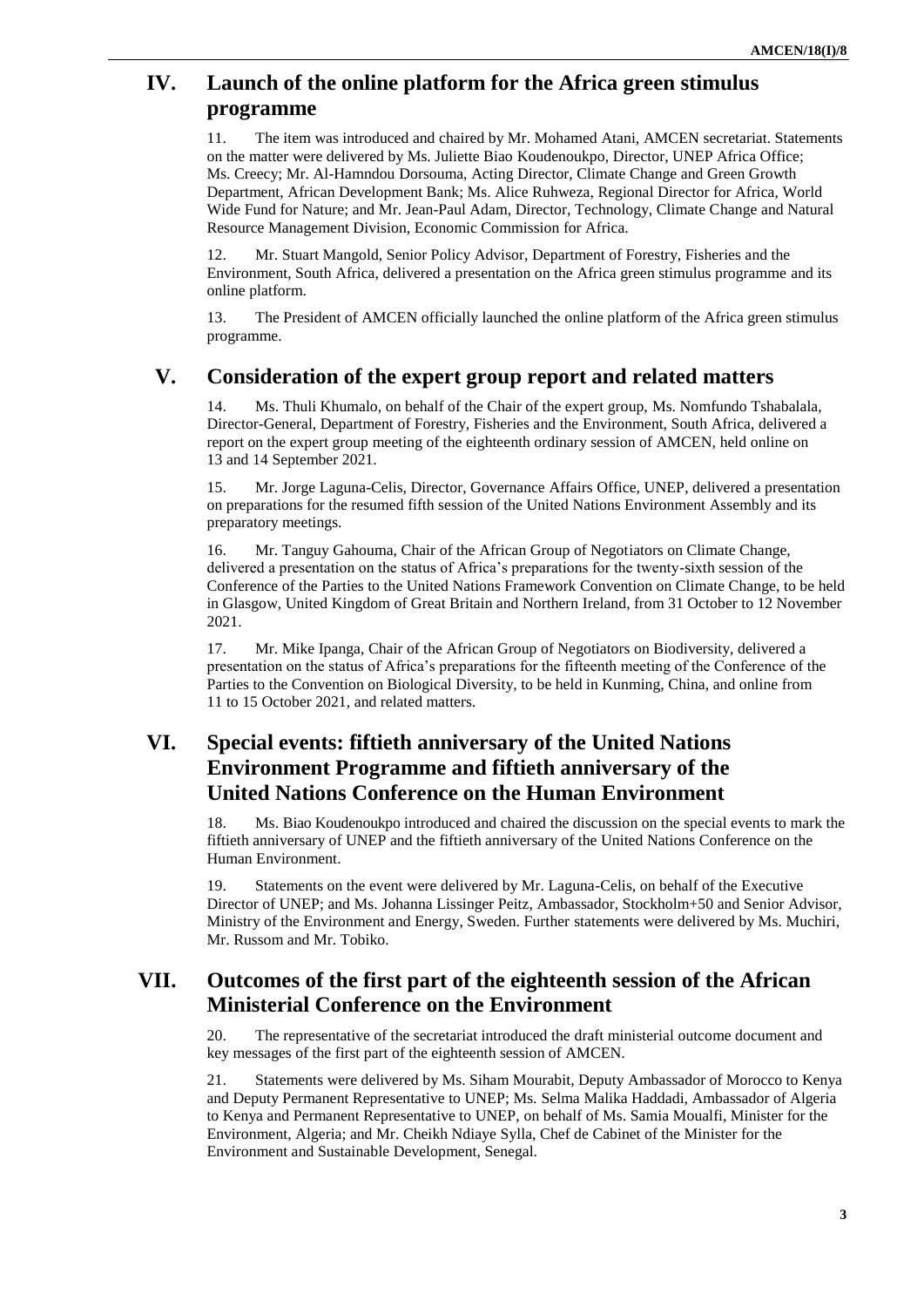22. The ministers adopted by consensus the ministerial outcome document, including the key messages, of the first part of the eighteenth session of AMCEN, on the understanding that they would be finalized by the secretariat and would be issued in both English and French as soon as possible.

# **VIII. Other matters**

23. There were no other matters for consideration.

# **IX. Closure of the meeting**

24. The President declared the eighteenth session of AMCEN closed at 6.30 p.m. on Thursday, 16 September 2021.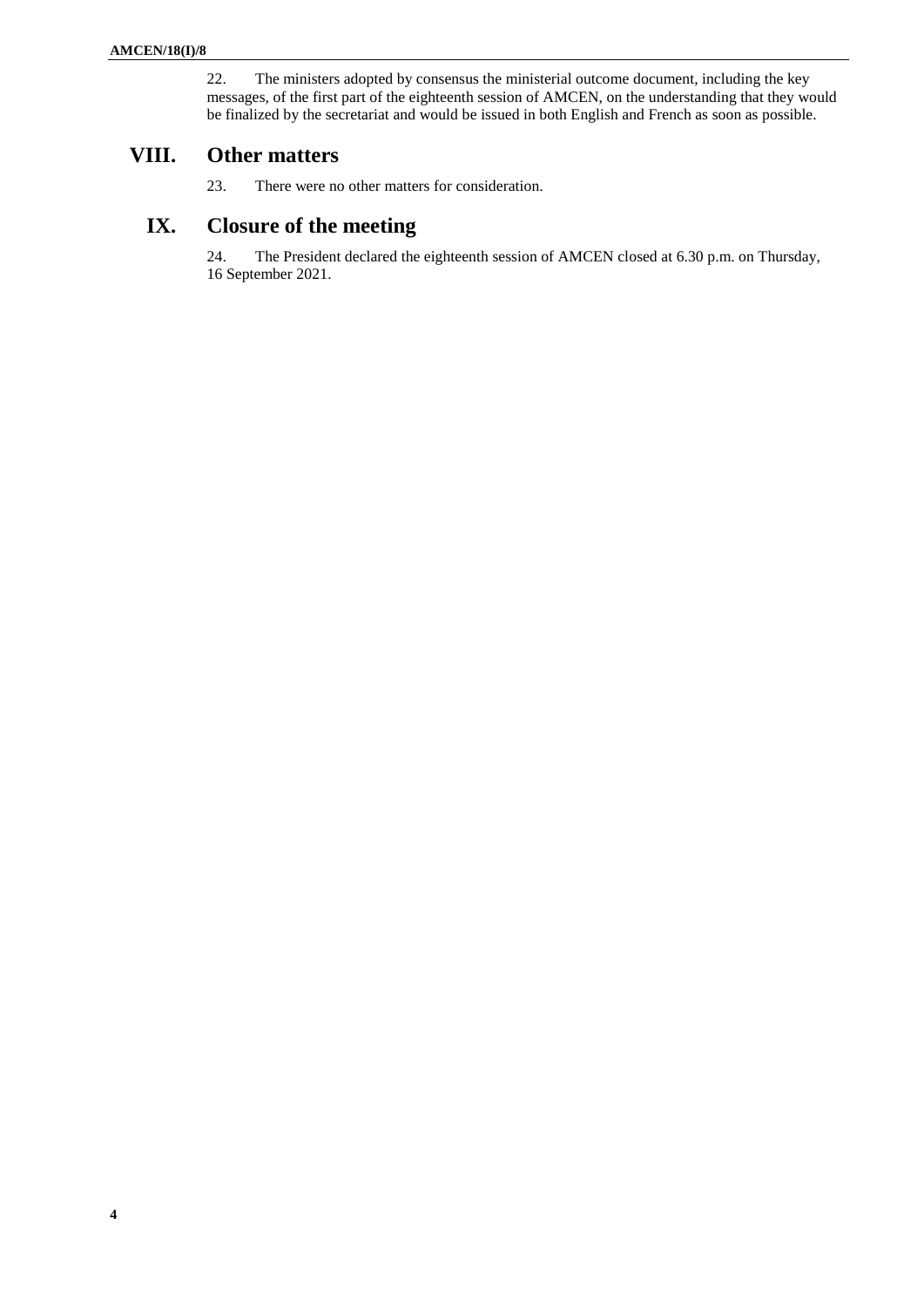## **Annex I**

# **Statement and key policy messages from the first part of the eighteenth session of the African Ministerial Conference on the Environment**\*

### *We, the African ministers for the environment,*

Convening online from 13 to 16 September 2021 for the first part of the eighteenth ordinary session of the African Ministerial Conference on the Environment under the theme "securing people's well-being and ensuring environmental sustainability in Africa',

Having deliberated on procedural and urgent matters that are affecting the work of the Conference,

Aware that substantive and other matters affecting the environment on the continent that require in-depth deliberation will be considered at the resumed second part of the eighteenth session of the Conference to be held in-person in 2022,

#### *Do hereby state as follows:*

1. We welcome the progress made in implementation of the outcomes of the seventeenth session of the Conference held in Durban, South Africa from 11 to 15 November 2019 and that of the eighth special session of the Conference that took place virtually from 30 November to 4 December 2020.

We affirm the recommendations made by the Bureau in their meetings held on 28 May 2020 and 26 to 27 May 2021 including on the need to hold the eighteenth session of the Conference in two parts.

3. We mandate the Bureau to determine the agenda, format and date of the in-person second part of the eighteenth session of the African Ministerial Conference on the Environment.

4. On the urgent work of the Conference, we;

(a) express our deepest appreciation of the contributions made by the outgoing members of the Bureau composed of South Africa as President, the Democratic Republic of Congo, Algeria, Sudan and Senegal as Vice Presidents for the preceding period of 2019-2021, and

(b) welcome the incoming members composed of Senegal as President, Sudan, Mauritanian, Botswana and Democratic Republic of Congo as Vice Presidents for the proceeding period of 2021-2023.

5. On the General Trust Fund of the African Ministerial Conference on the Environment, we,

(a) urge member states to take every effort to honour their contributions to the fund,

(b) encourage that all member States to make pledges to the fund at every regular session of the Conference and prepare the necessary payment schedules and commit to honouring the pledges, and

(c) encourage those member states that can contribute more than the yearly minimum contribution to the fund to do so to enable the Conference to meet its mandate and scale up its work.

We welcome the outcomes of the workshop by the African major groups and stakeholders as part of their contribution to the first part of the eighteenth ordinary session of the African Ministerial Conference on the Environment that was held online on 10 September 2021.

7. We appreciate the progress made by member States in their efforts to recover from the impacts of the COVID-19 pandemic and encourage them to prioritize the institution of green and sustainable recovery measures that can deliver mutual benefits and co-benefits for social, economic, and environmental resilience.

 $\overline{a}$ 

<sup>\*</sup> The present annex is being issued without formal editing.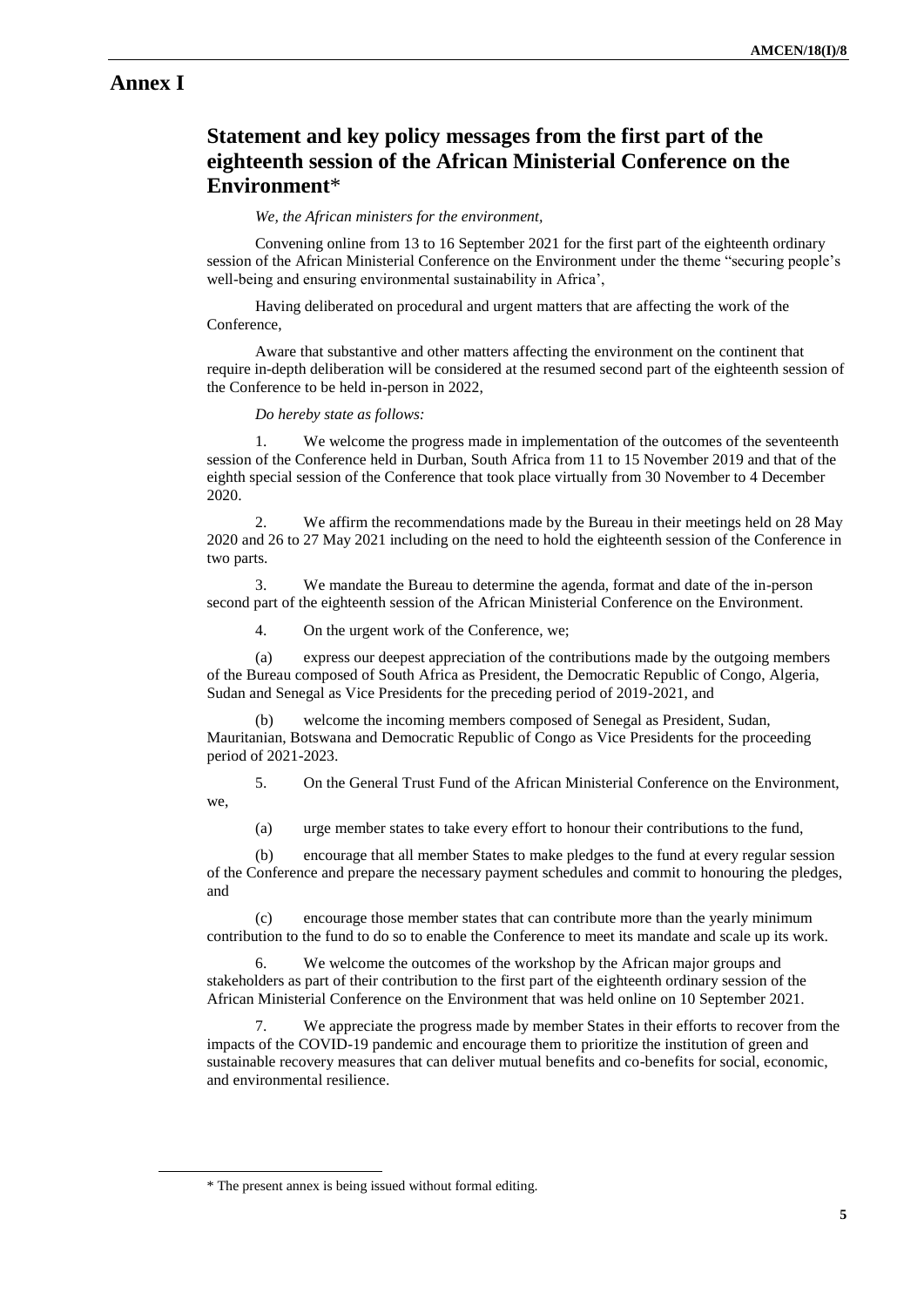8. On the Africa green stimulus programme, we,

(a) appreciate the efforts of the working group and welcome the progress made towards the operationalisation of the African green stimulus programme, including the launch of its online platform and the offer by the African Union Development Agency to host the platform,

will establish a coordination committee to oversee the operational aspects of the programme to be comprised of representatives of member states, UN agencies, organizations, partners and other stakeholders, and

(c) will engage in partnerships and actively mobilize resources amongst member States, organizations, partners and other stakeholders to contribute towards the implementation of the programme.

9. On Africa's position on engagement on substantive matters in online global meetings and negotiations, we,

(a) will advocate for negotiations that are transparent, inclusive and fully participatory taking into account long-term environmental, economic, political, social, policy and legal implications,

(b) agree that online negotiations, in their current format, when dealing with substantive matters are still a challenge to the Africa region due to serious problems of the digital divide, time zone differences and other issues related to virtual engagements and which have resulted in the member states not being able to consult and fully participate in an equitable manner,

(c) will continue to engage secretariats of the various multilateral environmental agreements and institutions to identify the best options that would facilitate Africa's full participation, and

(d) therefore agree to (i) continuing to engage in online meetings for keeping the momentum and information sharing, (ii) not to engage in online negotiations on substantive matters, (iii) consider a hybrid approach, combining in-person and online participation with a clear and minimum criteria, aimed at ensuring inclusive, transparent, equal, full and meaningful participation of African countries (iv) encourage resuming full in-person engagements, as soon as it is safe and possible to do so, and (v) encourage supporting African countries, where possible, to effectively participate in online meetings.

10. On the fifth session of the United Nations Environment Assembly and the commemoration of the fiftieth anniversary of the United Nations Environment Programme, we,

(a) appreciate the work of the African group in Nairobi who have continued to advocate for the interests of Africa in the United Nations Environment Programme and agree to the key policy messages as contained in **appendix I** to this statement,

(b) urge that the resumed second part of the fifth Assembly should be held in an in-person format to enable full, inclusive and equal participation of all member states and relevant stakeholders to consider substantive matters that require negotiations,

welcome the assumption by the Africa region of the presidency of the sixth session of the Assembly, and invite African member States interested in assuming the presidency to announce their candidacy by 15 October 2021 and, in this regard, decide to convene a special session of the Conference to agree on the two African nominees to Assembly by February 2022,

(d) request the African Group in Nairobi, within the Committee of Permanent Representatives, with the support of the United Nations Environmental Programme Regional Office for Africa, taking into account the need for a limited number of resolutions, to prepare Africa's sponsored draft resolutions, including on green recovery, circular economy, biodiversity and health,

(e) endorse Algeria, as the African representative to the Bureau of the Committee of Permanent Representatives, to lead the facilitation of the preparations for the commemoration of the fiftieth anniversary of the United Nations Environment Programme, and

(f) call upon the resumed fifth session of the United Nations Environment Assembly to establish an intergovernmental negotiating committee to prepare and negotiate a global legally binding agreement to combat marine litter and plastic pollution.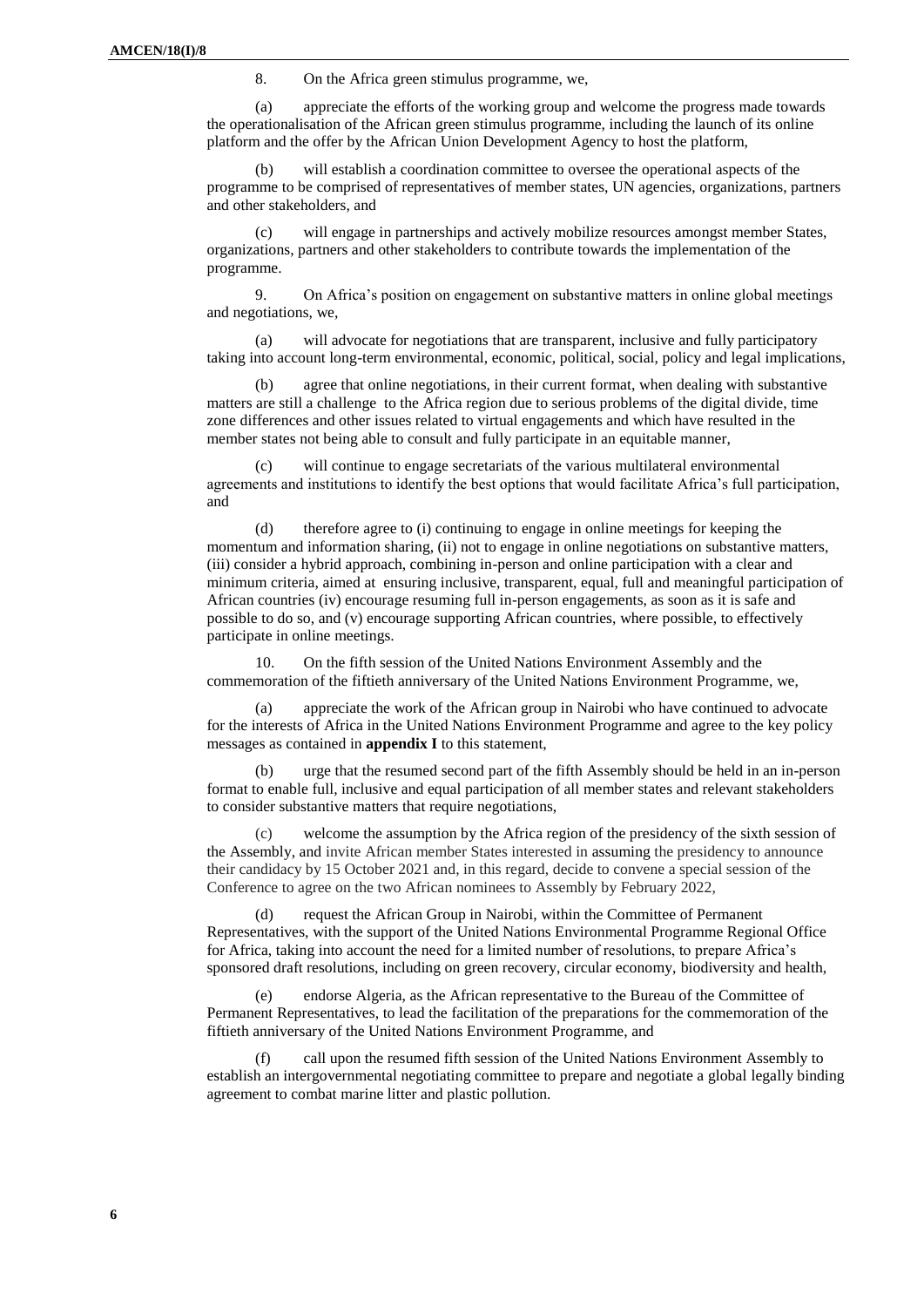11. On Africa's participation at the twenty-sixth session of the Conference of the Parties to the United Nations Framework Convention on Climate Change to be held from 31 October to 12 November 2021, we,

(a) appreciate the work of the African group of negotiators on climate change who have continued to advocate for the interests of Africa and agree to the key policy messages as contained in **appendix II** to this statement,

(b) express our full support and commitment to the Arab Republic of Egypt in hosting the twenty-seventh session of the Conference of the Parties to the United Nations Framework Convention on Climate Change and request all African institutions to provide any needed support, in this regard,

(c) highlight the importance of the forthcoming twenty-sixth session to focus on the effective implementation of the Paris Agreement,

(d) express concern regarding the discriminatory and illogical COVID-19 restrictions and high visa processing costs imposed by the host country of COP26 and accommodation challenges, which undermine the effective participation of African countries, and call on the host country to ensure appropriate conditions for all Parties to participate on equal terms in an inclusive, transparent and Party-driven process, and

(e) take note of the progress made in the preparation of the African Union climate change strategy and its importance as the overarching framework to foster coherence in addressing climate change in the continent and recommend its finalisation before COP26 as per decision of the June 2021 Committee of African Heads of State and Government on Climate Change,

12. On Africa's engagement in the fifteenth meeting of the Conference of the Parties to the Convention on Biological Diversity, we,

(a) appreciate the work of the African group of negotiators on biodiversity for their continued work to formulate common Africa's positions on key biodiversity issues especially for the post-2020 global biodiversity framework,

(b) will continue working with other nations across the world, through the African group of negotiators, to secure a robust, ambitious, balanced and transformative post-2020 global biodiversity framework that takes into account interests of the Africa region,

(c) will continue to advocate Africa's common positions on key issues, as contained in **appendix III** to this statement, including means of implementation, resource mobilization by, inter alia, establishing a dedicated biodiversity fund, raising levels of ambition, biodiversity and human health linkages, local community participation, access and benefit sharing, as well as the principle of common but differentiated responsibility,

(d) will continue to provide support to enable the work of the Group of Negotiators to continue, and

(e) will continue to take advantage of relevant African forums to deliberate on the African common position on the post-2020 global biodiversity framework, including the upcoming African Protected Areas Congress to be hosted by Rwanda in March 2022.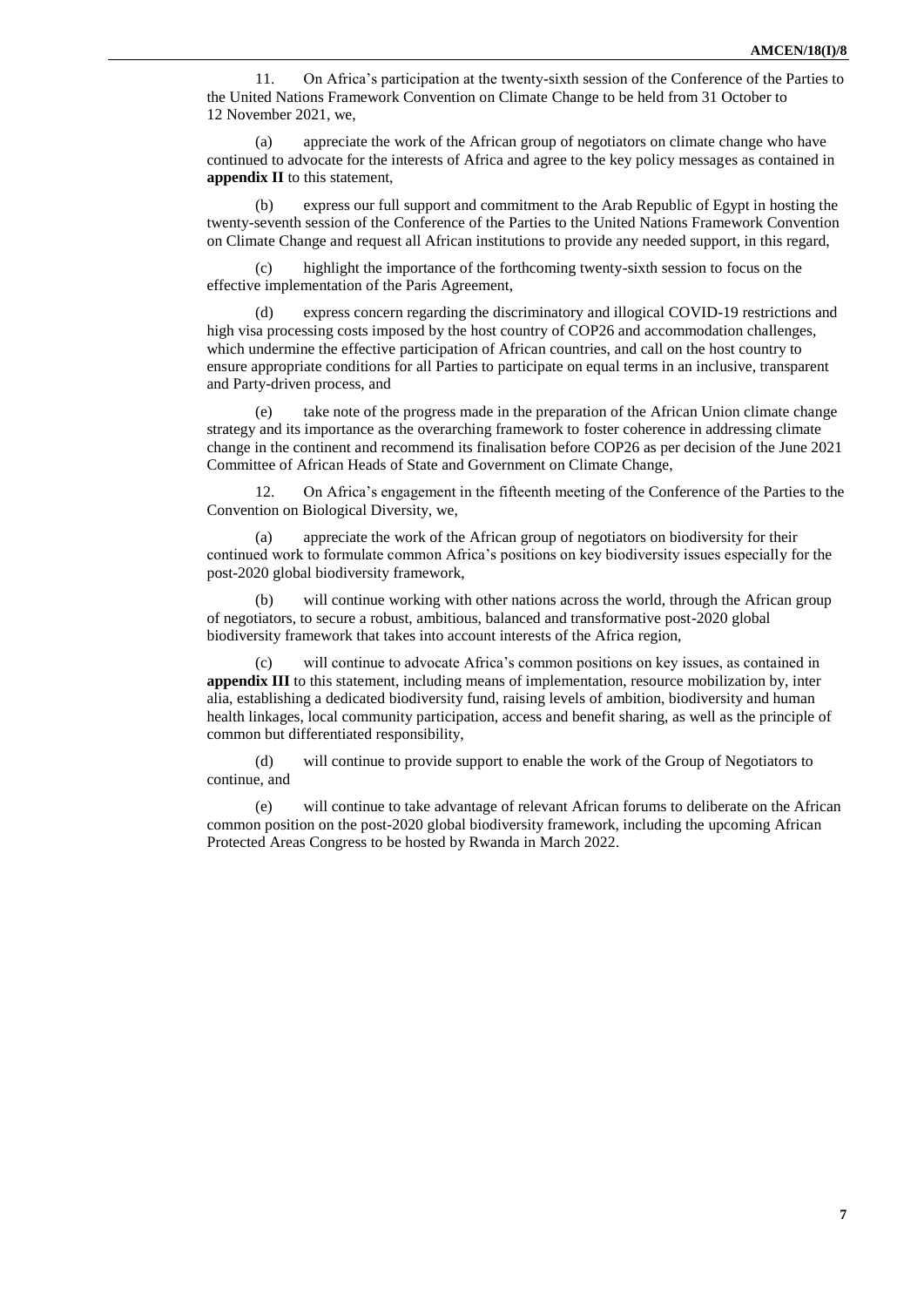## **Appendix I**

# **Key policy messages on the fifth session of the United Nations Environment Assembly and the commemoration of the fiftieth anniversary of the United Nations Environment Programme**

*We, African ministers for the environment,* 

1. We note the outcomes of the first part of the fifth Assembly, which took place online 22 and 23 February 2021 to deliberate on procedural and urgent matters.

We urge member States to actively participate and represent the Africa region at the resumed fifth session of the Assembly to be held in Nairobi, from 28 February to 2 March 2022.

3. We request the African Group in Nairobi, within the Committee of Permanent Representatives, to engage in the preparation of the draft ministerial declaration, taking into consideration, among others, means of implementation and the Rio Principles, and, in particular the principle of common but differentiated responsibilities.

We agree that the African Group in Nairobi, within the Committee of Permanent Representatives, requires more time to engage among themselves and find consensus on the candidate for presidency and bureau of the sixth session of the Assembly.

5. We welcome the assumption by Africa region of the presidency of the sixth session of the Assembly and agree that the African Group in Nairobi requires more time to engage among themselves and find consensus on the candidate for presidency and bureau of the sixth session of the Assembly, and invite African member States interested in assuming the presidency to announce their candidacy by 15 October 2021 so as to allow for consultations and consensus, and, in this regard, decide to convene a special session of the Conference to agree on the two African nominees to Assembly by February 2022*.*

6. We note that Africa will be represented at the sixth Bureau by two African countries, including Senegal, which holds the presidency of the African Ministerial Conference on the Environment.

7. We further note the special circumstances and time constraints under which the Africa region is expected to nominate its members in the sixth Bureau of the Assembly, namely the preparation and chairing of the special session of the Assembly dedicated to commemorate the fifth anniversary of UNEP to be held in March 2022, back to back with the resumed fifth Assembly.

8. We advocate that Africa region must serve the full and effective term of the presidency of the sixth session of the Assembly.

9. We note the process of United Nations General Assembly resolution 73/333 and call for its outcome to focus on ensuring means of implementation and strengthening of the United Nations Environment Programme and its headquarters in Nairobi, in accordance with paragraph 88 (g) of the outcome document of the United Nations Conference on Sustainable Development, entitled ''The Future We Want''.

10. We will work towards having a new global legally binding agreement on marine litter and plastic pollution that takes a comprehensive approach to address the full lifecycle of plastics, from production and design to waste prevention and management, while ensuring coherence and coordination of activities undertaken by existing regional and international instruments, and create a supporting structure for implementation in developing countries, as well as taking into account the gap between developing and developed countries in terms of scientific knowledge, capacity, technological advances, technical and financial support in the fight against marine waste and plastic pollution.

11. We support the draft resolution on marine litter and plastic pollution, presented by Rwanda and supported by other countries.

12. We agree to develop a common Africa regional approach on engagement on the proposed draft resolution on marine litter and plastics pollution.

13. On the commemoration of the fiftieth anniversary of the United Nations Environment Programme, we,

(a) take note of the special session on the commemoration of the creation of the United Nations Environment Programme to be held 3 and 4 March 2022,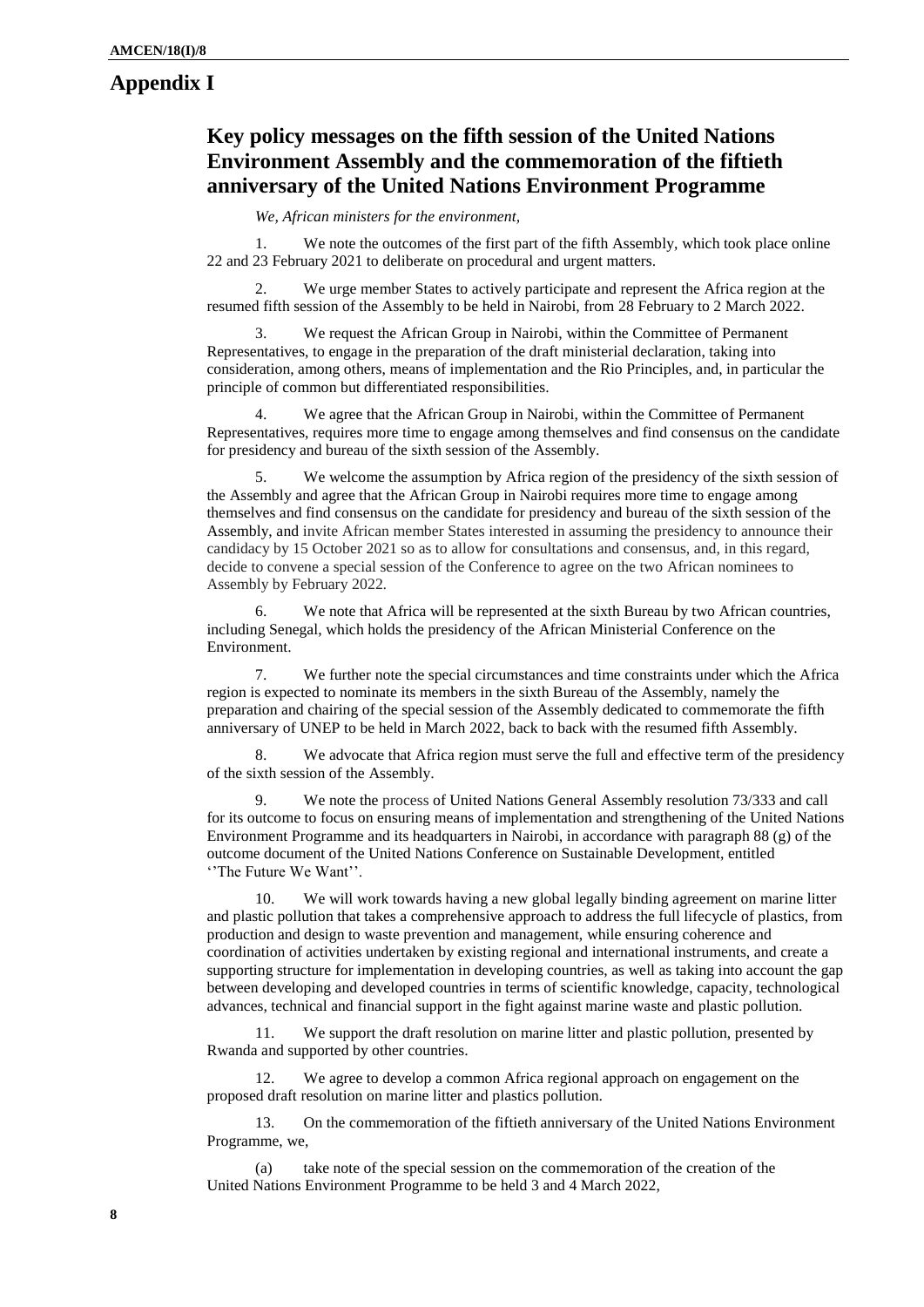(b) appreciate the key role played by the United Nations Environment Programme, as the global authority on the environment, in advocating for and catalysing actions to protect the environment and natural resources,

(c) will engage in activities at national, regional and global levels to create awareness for more ambitious future actions to protect nature, combat pollution, land degradation and climate change in all their forms,

(d) call for a theme for the commemoration that has a focus on implementation and strengthening UN headquarter function in Nairobi, Kenya,

(e) urge member States to organise, at national level, activities for the commemoration,

(f) recognise the important role women, young people and vulnerable communities play in addressing the environmental challenges in Africa, and

(g) take note of the international meeting on Stockholm+50 and that the event should be mutually reinforcing with commemoration of the fiftieth anniversary of the United Nations Environment Programme.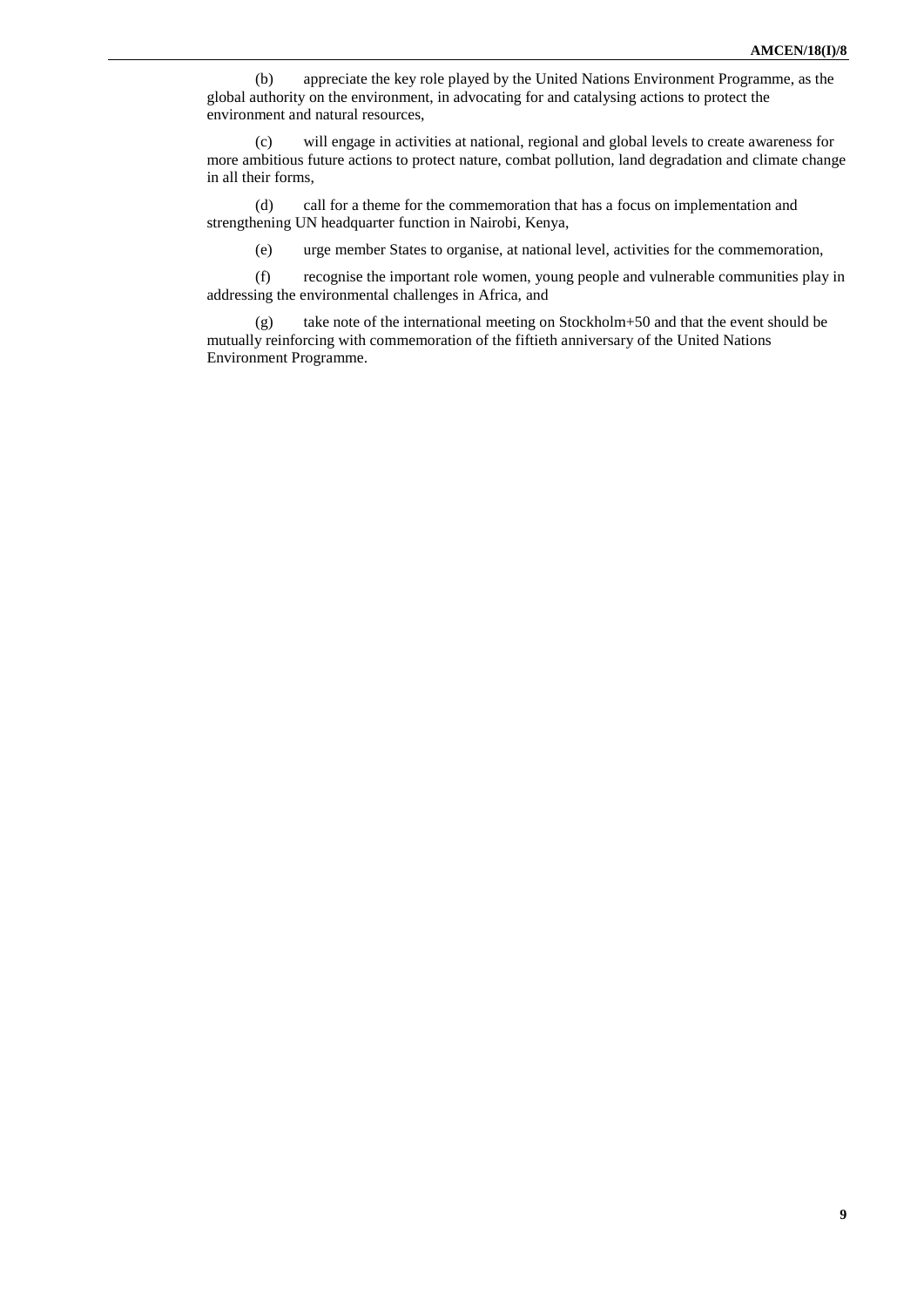## **Appendix II**

## **Key messages on climate change**

*We, African ministers for the environment,* 

1. We acknowledge the findings of the international scientific community, including the recent report of the Intergovernmental Panel on Climate Change on the Physical Science Basis of Climate Change that calls for urgent ambitious action on climate change by all, and emphasize the findings that recognized the special needs and circumstance of Africa that contribute to the vulnerability of African countries to climate change.

2. We recognize the fact that COVID-19 pandemic has had a severe impact on the health and the economy of Africa, affecting the already highly volatile markets, contracting the GDP of the continent by up to 3.4% with an estimated loss of between \$173.1 billion and \$236.7 billion for the years 2020–2021, thereby exacerbating the debt crisis and the adverse impacts of climate change and reducing the capacity of African countries to adapt to climate change.

3. We reaffirm our commitment to ensuring an effective multilateral approach for addressing climate change through the United Nations Framework Convention on Climate Change and its Kyoto Protocol and its Paris Agreement and reiterate our commitment for their implementation in line with the principles and provision of the Convention, while emphasizing equitable access to sustainable development and the eradication of poverty and recognizing the specific needs and special circumstances of African countries by Conference of the Parties serving as the meeting of the Parties to the Paris Agreement.

4. We reaffirm the commitment of African countries to the implementation of the Paris Agreement in line with its Articles 2 and 3 by communicating and pursuing the implementing of ambitious Nationally Determined Contributions that include mitigation, adaptation and means of implementation, reflecting equity and common but differentiated responsibilities and respective capabilities of parties, while acknowledging the special circumstances of Africa, we stress on the importance of respecting country ownership and policy space in all aspects related to climate change.

5. We stress the importance of the equitable, effective, and timely implementation of the Convention and its Paris Agreement, and the link between actions of developing countries and the support provided to them, and that developed countries take the lead in climate action and in provisions of predictable, sustainable, and adequate support to developing countries.

6. We are concerned with the current and future adverse impacts of climate change on the African continent, currently witnessed in African countries, with expected increase in frequency and severity as confirmed by science, we are further concerned with the new climate related policies and regulations that are not in line with the principles of equity and common but differentiated responsibilities and respective capabilities of the Convention and its Paris Agreement and do not consider Africa's special circumstances, needs and developmental challenges with expected potential impacts on African countries on access to climate finance, African external trade, African use of its natural resources, thus leading to social and economic negative impacts in African countries and on our African communities.

7. We emphasize that adaptation is a key priority of the African Continent in this regard, we stress the need for further elaboration of adaptation planning and implementation under the convention and Paris Agreement to address extreme weather events and slow-onset events. We call upon all Parities to reach an agreement in a timely manner on the implementation of article 7 of the Paris Agreement, including on the global goal of adaptation, adaptation needs and associated costs, and the recognition of the contributions made by African Countries from their own budgets, and encourage African countries to report their adaptation needs, gaps, planning, efforts, and action;

8. We stress the importance of COP 26 in Glasgow to have among others an outcome on adaptation that will enable practical progress, including launching a formal programme of work on the operationalization of the Global Goal on Adaptation under the CMA.

9. We emphasize the need to increase the adaptive ability and resilience of the African population to the adverse impacts of climate change by at least 50% by 2030 and by at least 90% by 2050. In this regard, focus would be placed on the most vulnerable people and communities; the health and well-being; food and water security; infrastructure and the built environment; and ecosystems and ecosystem services.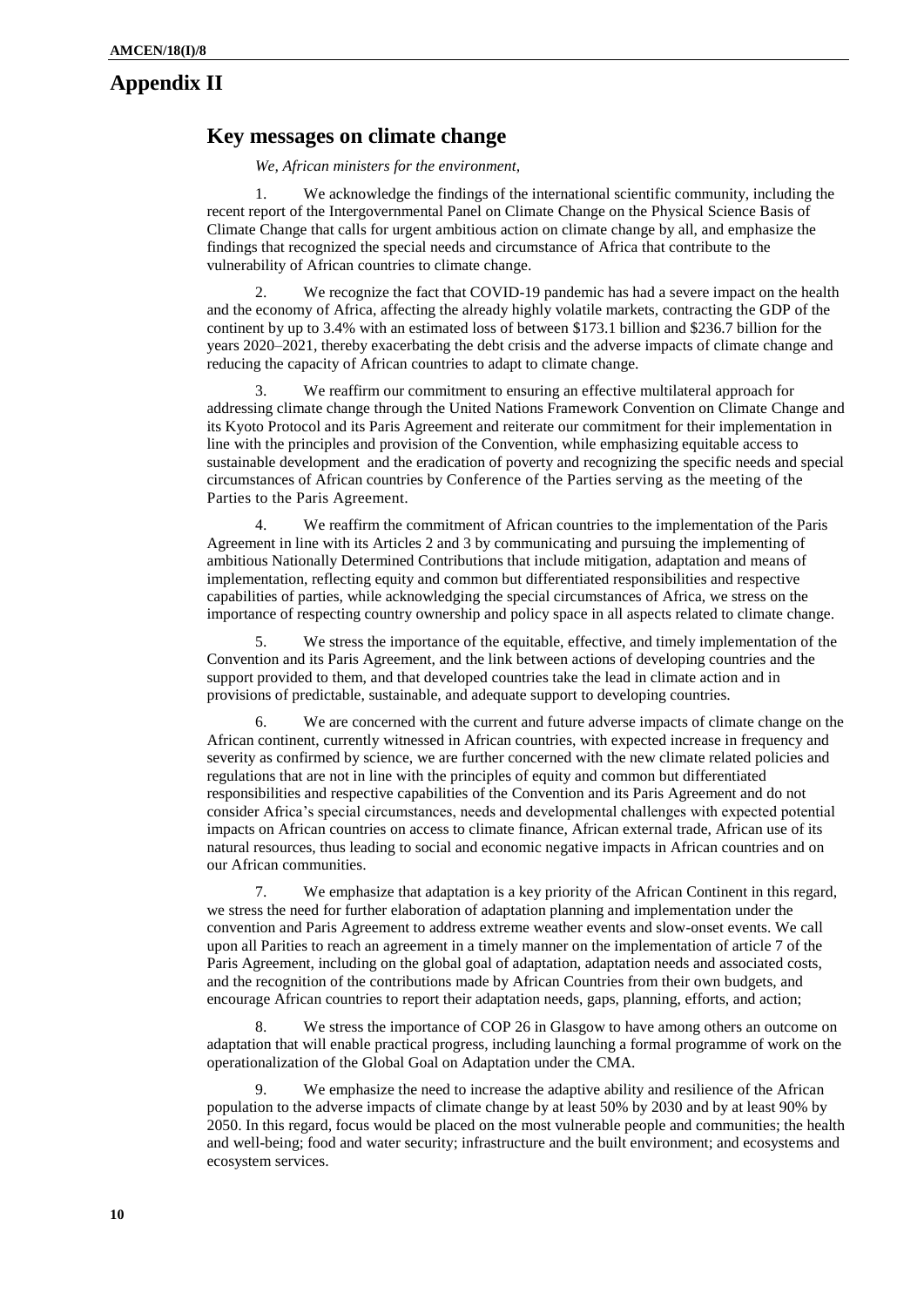10. We note the recognition by the IPCC even with scaled-up action on by adaptation that it will not be possible to avoid and reduce all loss and damage from the impacts of climate change and by 2030 the economic costs of loss and damage in developing countries is expected to between USD 290 billion and 580 billion throughout Africa as the most vulnerable continent to the impacts of climate change are already experiencing loss and damage of an increasing magnitude and frequency.

11. We stress the need for an ambitious outcome on Loss and Damage at COP 26 and further call for the guidance of the COP on matters relating to loss and damage, including a decision which operationalizes the Santiago Network within a realistic institutional set up on averting, minimizing and addressing loss and damage and ensures that African countries and the vulnerable people and communities promptly receive the technical assistance and services they need to avert, minimize and address loss and damage; including to mobilize action and support to meet the needs of African countries for addressing loss and damage.

We further emphasise the need for leadership by the developed country parties in the implementation of NDCs and in provisions of support for African NDCs implementation, and ensure that they are fair, progressive and ambitious, and highlight the US\$ 3 trillion estimated finance gap to implement NDCs of African countries, stressing importance of enhanced, predictable, additional and sustainable climate finance and technology transfer to allow for the effective implementation of the full scope of nationally determined contributions, we further stress on the importance of ensuring that support provided to African countries does not lead to additional burden on African countries and future generation, in particular debt burden.

13. We emphasize that the effective and full achievement of the Paris Agreement goals depends on the fulfilment of the pre-2020 obligations under the United Nations Framework Convention on Climate Change and its Kyoto Protocol and urge developed country parties to deliver on their commitments on the overdue pre-2020 mitigation and finance targets; we are concerned about attempts to carry over responsibilities of pre-2020 and mitigate its burden to developing countries.

14. We further stress that as a reflection of ambition and progression we must initiate deliberations on setting a new collective quantified mobilization goal prior to 2025 from a floor of USD 100 billion per year from both public and private sources taking into account the needs and priorities of developing countries. As a starting point on a new post 2025 climate finance mobilization goal Developed countries should commit to mobilizing jointly at least USD 1.3 trillion per year by 2030, of which 50% for mitigation and 50% for adaptation and a significant percentage on grant basis from a floor of USD 100 billion, taking into account the needs and priorities of developing countries and in particular the special circumstances of Africa, nothing that the mobilizing goal is over and above the obligations on developed countries to provide climate finance as per the Convention;

15. We note the importance of the Just Transition when making financial flows consistent with the pathway and underscores the opportunity for African countries to increase climate investment flows tied to the global low-emission and climate resilience shift. We urge the CMA to ensure that the implementation of the Paris goal Article 2.1.c be operationalised in a manner that recognises different national circumstances and capacities to allow developing countries to maintain the pathway towards low emission and climate resilient development while maintaining economic and social development. We further call for a harmonised, efficient, effective, just and equitable implementation of Article 2.1c, including a common understanding and clear guidelines towards its implementation by Parties, the operating entities of the financial mechanism, international financial institutions, and other stakeholders in the financial sector. We further request the African Group of Negotiators to develop a regional approach and guiding framework to support the process of making financial flows consistent with the pathway towards low emissions and climate-resilient development, including approaches to ensure that resources that are available to finance the Just Transition, including for technology transfer, development and diffusion, capacity building and public education, awareness and training.

16. We urge the consideration of Article 6 of the Paris Agreement in terms of raising ambition in mitigation and adaptation actions and help to meet the cost of adaptation for developing countries, and to emphasise on the need for the market and non-market-based approaches to ensure environmental integrity, avoid duplication and double counting, and support fair regional distribution and inclusiveness, and stress on the importance to ensure that no discrimination between the different new market mechanisms, in particular the cooperative approaches (Article 6.2. of the Paris Agreement) and that all the market mechanisms should provide proceeds to adaptation primarily through the Adaptation Fund;

17. We acknowledge with appreciation the work of the Africa Adaptation Initiative (AAI), the Adaptation of African Agriculture Initiative (AAA), the Africa Renewable Energy Initiative (AREI), and the African Climate Commissions (Congo Basin Climate Commission, the Climate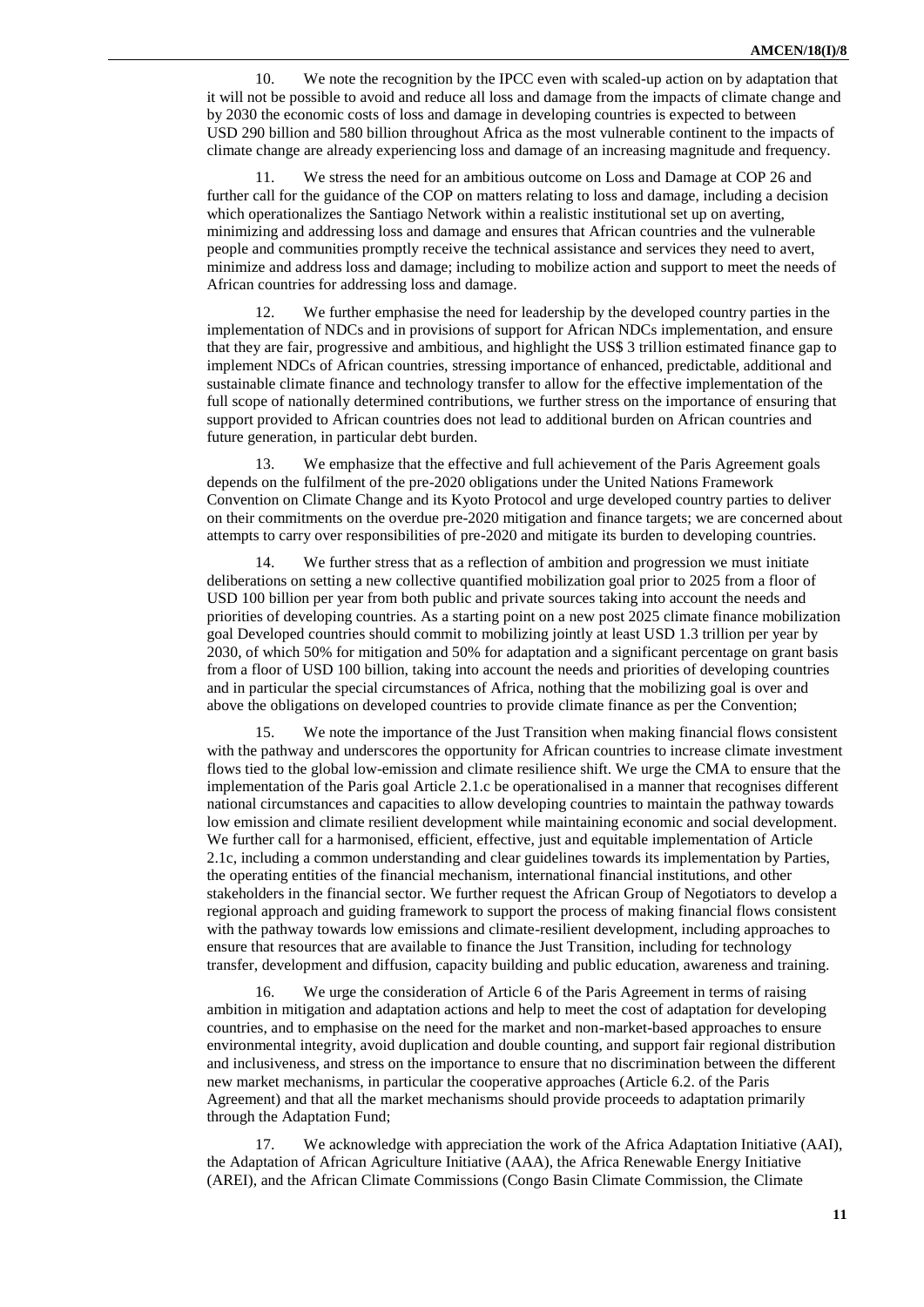Commission for the Sahel Region and the African Islands States Climate Commission) in coordinating the implementation of Africa's response to Climate Change; and We call for additional support to scale up the implementation of these initiatives.

18. We welcome the initiative of the Government of Egypt to promote a coherent approach for addressing climate change, biodiversity loss, and land and ecosystem degradation. Stressing the need to enhance synergies at the international level and between the three Rio environmental conventions (climate change, biodiversity and combatting desertification) and the need to support and promote this initiative, as appropriate and, taking into account national and organizational circumstances,

19. We highlight the importance of the forthcoming twenty-sixth session of the Conference of the Parties to the United Nation Framework Convention on Climate Change for the effective implementation of the Paris Agreement and stress the importance of balance in both its organization and outcome to reflect the three-goals of the Paris Agreement, that are related and equally important aspects of ambition: ambition on mitigation, ambition on adaptation and ambition on means of implementation, we confirm our commitment to work with the UK as COP26 president to ensure a successful fair and equitable outcome.

20. We welcome the offer by the Arab Republic of Egypt to host COP27 and express our full commitment to work with and support Egypt for hosting COP27 and request all African institutions to provide any needed support in this regard.

21. We welcome with appreciation the support provided by our partners at the continent level including the AUC, AFDB and on the international level including by the Federal Republic of Germany to enhance Africa role in the global action to tackle climate change.

Finally, we acknowledge and applaud the work done by the African Group of Negotiators in the negotiations under the United Nations Framework Convention on Climate Change (UNFCCC) promoting Africa's interest, and the role played by the African members in the Green Climate Fund (GCF), Adaptation Fund, and other constituted bodies under the UNFCCC. We further recognize and acknowledge the leadership by the Republic of Gabon, and the Chair of the African Group chair for good work his leadership provided to the Group over the two years.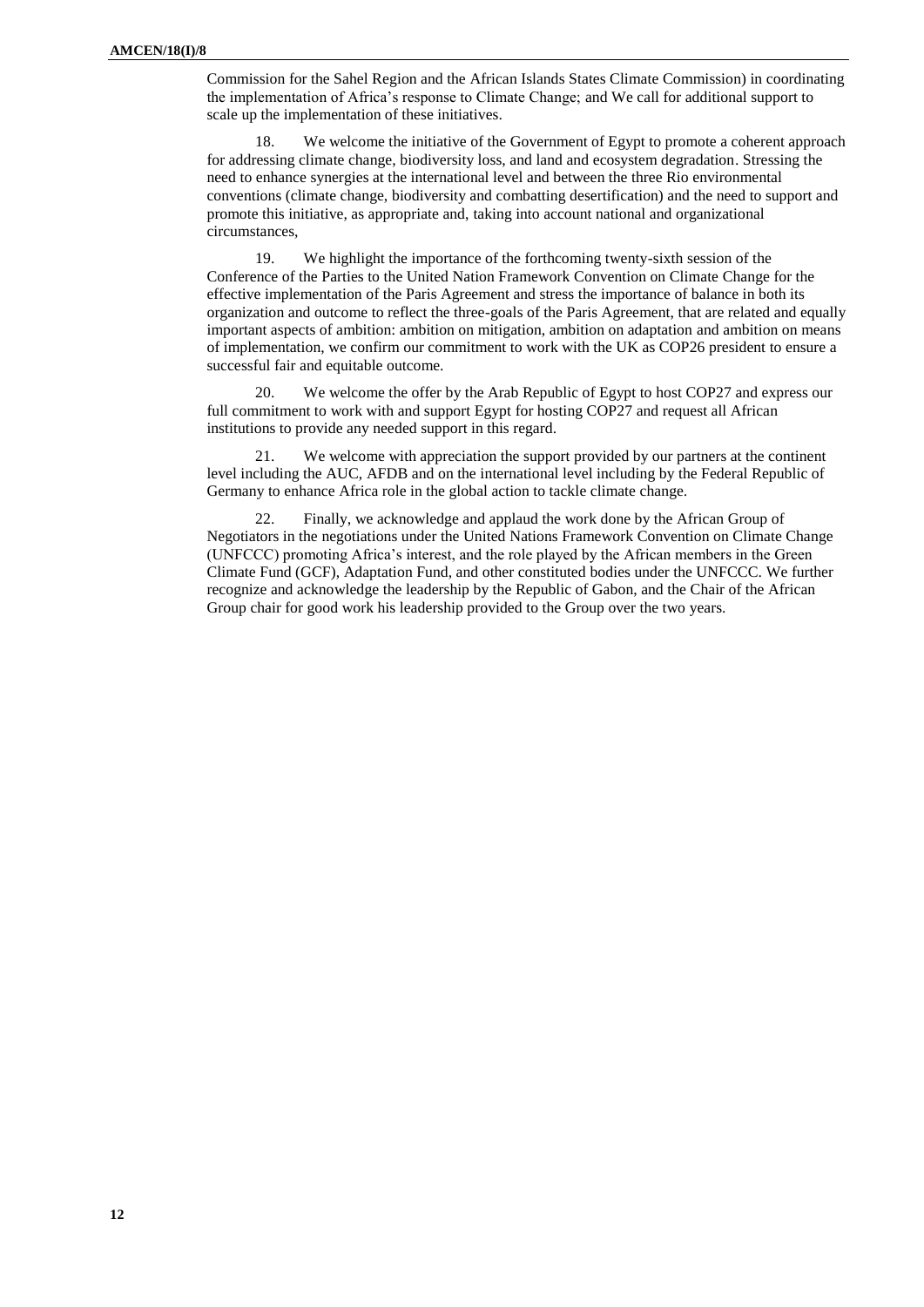## **Appendix III**

## **Key messages on biodiversity**

1. Biodiversity and nature's contributions in Africa are economically, socially and culturally important, essential in providing the continent's food, water, energy, health and secure livelihood, and represent a strategic asset for sustainable development and achievement of the Sustainable Development Goals,

2. Therefore, the integration of Agenda 2063 goals and Sustainable Development Goals into the Post-2020 Global Biodiversity Framework (GBF) is crucial to the conservation and sustainable use of biodiversity that enhance human well-being and development outcomes in Africa,

We welcome the progressive work of the African Group of Negotiators on Biodiversity towards the development of the post-2020 global biodiversity framework for adoption at the fifteenth meeting of the Conference of the Parties (COP 15) to the Convention on Biological Diversity

Recalling that AMCEN decision 14/8, established the African group of negotiators on biodiversity, to articulate African perspectives, priorities and common positions during all the negotiations of the open-ended working group on the post-2020 global biodiversity framework and at the fifteenth meeting of the Conference of the Parties to the Convention on Biological Diversity, to be held in Kunming, China, in October 2020; and acknowledge, that currently we do not have a clear African Position on the proposal to protect the 30% of the global land and sea areas by 2030, due mainly to lack of clarity over means of implementation support. However, we are of the view that a holistic approach in the conservation and sustainable management of all land and water using participatory ecosystem-based approaches is crucial, to ensure conservation, restoration, coherence and sustainable use of biodiversity for the benefit of all towards an ecologically, socially and economically just and sustainable world by 2050,

5. Reaffirm decisions taken during the Seventeenth regular session of AMCEN in Durban in 2019 and at the African Ministerial Summit on Biodiversity in Sharm El-Sheikh in 2018, emphasizing the critical need for adequate provision of financial resources, access to technology and capacity enhancement, commensurate with the level of ambition of the new GBF,

6. Note with grave concern that the COVID-19 pandemic continues to impact our economies and affecting our efforts to meet our developmental agenda and therefore welcome the green stimulus programme to support the Continent's recovery response in a sustainable manner to the devastating socio-economic and environmental impacts,

7. We commend the Arab Republic of Egypt's leadership during its chairing of the 14th Conference of the Parties of the United Nations Convention on Biodiversity and its efforts in moving forward the ongoing discussions on the post-2020 global biodiversity framework.

8. We recognize and acknowledge that of the Bureau of the  $14<sup>th</sup>$  meeting of the Conference of the Parties to the Convention on Biological Diversity has adopted an in principle decision to respond to the current extraordinary circumstances as related to the negotiation of the Global Biodiversity Framework and that this does not set a precedent for the organization of similar meetings under the Convention on Biological Diversity in the future,

We therefore, reiterate the need to refrain from making any final decisions during virtual negotiations, when doing the work under the Convention until the much needed face-to-face intersessional meetings are undertaken, taking into account that not all Parties are able to attend due to, among others, limited capacity of poor internet infrastructure, and the time zones of the meeting,

10. We note that mainstreaming is an essential tool for unlocking the necessary scale of investment in biodiversity in Africa therefore we need to increase our collective focus on mainstreaming and enhance the capacity available for making the case for biodiversity,

11. We uphold our position on ecosystem-based approaches to climate change adaptation and disaster risk reduction as a holistic approach that use biodiversity, and ecosystem functions and services to manage the risks of climate-related impacts and disasters, while contributing to biodiversity conservation and degraded land restoration,

12. We welcome the inclusion of a specific biosafety target under the GBF and further acknowledges the relevance of the Protocol and its implementation plan and capacity-building action plan to the achievement of the three objectives of the Convention on Biological Diversity,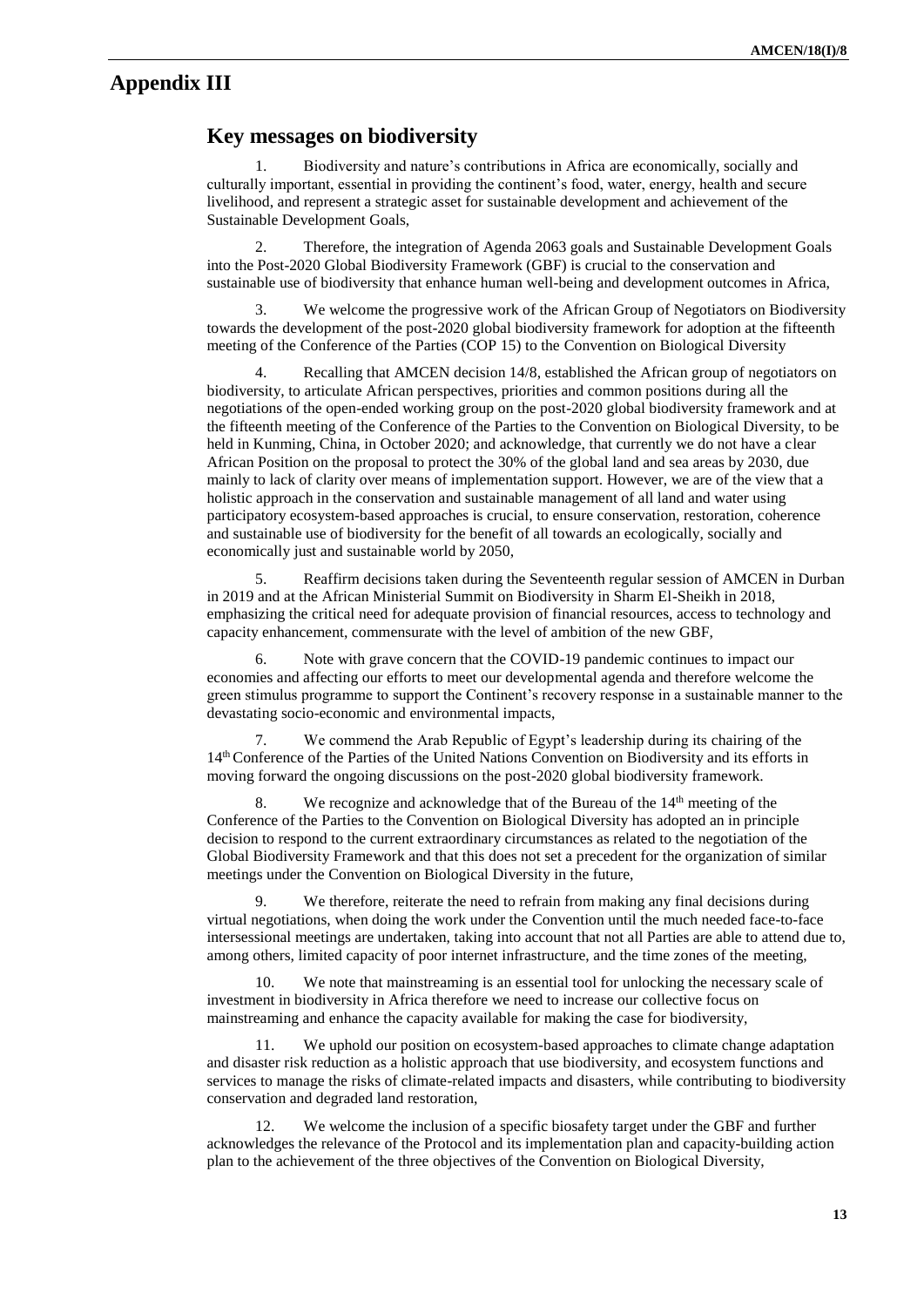13. We welcome the recognition of sustainable use of biodiversity and ecosystem services in providing essential benefits including nutrition, food security, medicines and livelihoods for people especially the most vulnerable. We will continue to explore ways in which promotion of a biodiversity economy can provide economic incentives to overcome the drivers of biodiversity loss whilst supporting sustainable livelihoods, businesses and the economy at large through setting up biodiversity enterprises to promote internationally competitive biodiversity-based businesses and community livelihood options,

14. We reaffirm that ecosystem restoration is very important to Africa, we strongly believe the GBF should place more emphasis on restoration, and on sustainable, integrated, participatory management of all ecosystems,

15. We urge all Parties to reduce, mitigate or reverse direct drivers of land and ecosystem degradation; mainstream land and ecosystem restoration in relevant sectoral policies, plans and programmes; identify and implement specific actions to achieve agreed ecosystem restoration commitments and targets; and communicate ecosystem restoration efforts, results and benefits to increase and promote active public support and involvement,

16. We acknowledge role of indigenous people and local communities, women and youth in the use, management and conservation of biodiversity in Africa and their inclusion on the GBF is essential in achieving sustainability objectives as it is in advancing equal rights,

17. We reaffirm that utilization of African natural assets, including genetic resources and related digital sequence information and traditional knowledge, must result in sufficient sharing of monetary and non-monetary benefits to make sustainable use of biodiversity more attractive than unsustainable extraction, ensuring good conservation outcomes, and therefore the global biodiversity framework must contain a solution for sharing the benefits arising from utilisation of digital sequence information,

18. We call for the new post-2020 global biodiversity framework will remain dependent on the implementation of national strategies and action plans for biodiversity. biodiversity.

19. We strongly urge the international community to establish, as part of an ambitious and transformative new deal for people and nature, a national and global benefit sharing mechanism that will direct adequate benefits to custodians of biodiversity to ensure conservation and sustainable use; this has a critical role in implementation of the third objective of the convention and resources mobilisation for implementation of conservation and sustainable use interventions,

20. We recall the important role of technology development and transfer to support implementation of the GBF and urge that it includes updating technology needs assessments, provision of support for the implementation of the outcomes of technology needs assessments, identification of technologies that are ready for transfer and enhancement of enabling environments to address barriers and meet the specific needs and concerns of Africa, including the development aspirations contained in Agenda 2063,

21. We reaffirm the importance of means of implementation as an integral part of the GBF and stress the need for adequate provision of financial resources, access to technology and capacity enhancement, including the establishment of a dedicated biodiversity fund to support effective implementation of the GBF,

22. We note that the global annual financing gap for biodiversity is estimated at \$700 billion and we urge that adequate financial resources to implement the post 2020 Global Biodiversity framework are available and deployed, starting with at least 400 billion per annum and progressively closing the remaining 300 billion per annum financing gap, to at least \$700 billion per year by 2030.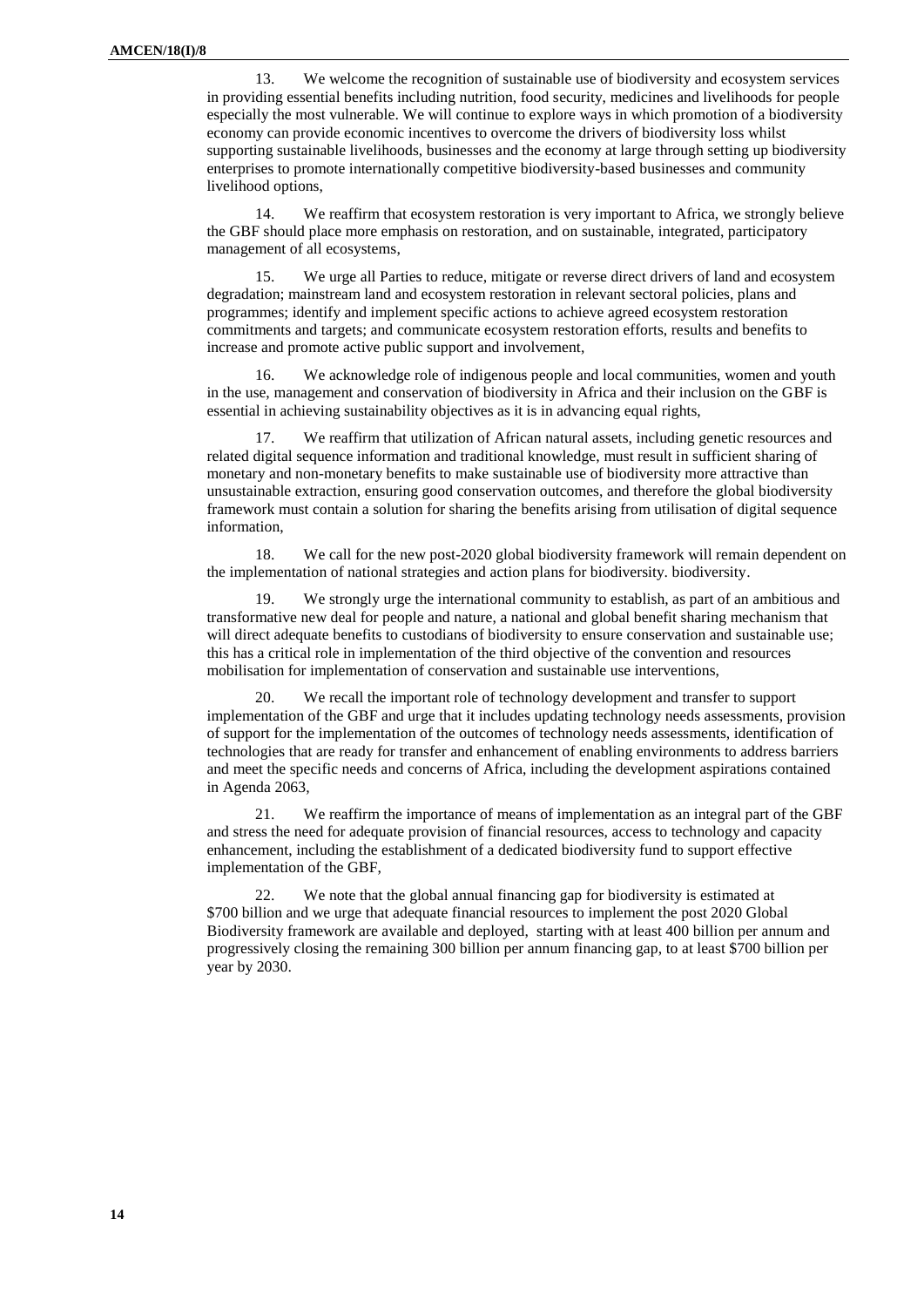## **Annex II**

# **Eighteenth ordinary session of the African Ministerial Conference on the Environment (AMCEN)**

**Ministerial segment**

**Online, 16 September 2021**

## **List of participants**\*

## **Algeria**

H.E. Mme Samia Moualfi Minister, Ministry of Environment Alger, Algérie Email: [ministre@me.gov.dz;](mailto:ministre@me.gov.dz) admin@me.gov.dz

H.E. Mrs. Selma Malika Haddadi Ambassador, Permanent Representative of Algeria to UNEP and UN-Habitat Embassy of Algeria Nairobi, Kenya Email: [algerianembassynai@hotmail.com;](mailto:algerianembassynai@hotmail.com) [algerianembassynai@gmail.com;](mailto:algerianembassynai@gmail.com) [algeria@algerianembassy.co.ke](mailto:algeria@algerianembassy.co.ke)

Mr Ali Kratbi Director of Cooperation and Communication Ministry of Environment Algiers, ALGERIA Email: ali\_kratbi@yahoo.fr

Ms. Nadia Chenouf General Inspector, Ministry of Environment Algiers, Algeria Email: [chenoufnadia@yahoo.fr](mailto:chenoufnadia@yahoo.fr)

Mr. Billel Hassani Deputy Permanent Representative of Algeria to UNEP and UN-Habitat Email[: haloli@gmx.fr](mailto:haloli@gmx.fr)

## **Angola**

 $\overline{a}$ 

Pedro Manuel Email: [p.pedromanuel@gmail.com](mailto:p.pedromanuel@gmail.com)

Pinto Lima Embassy of Angola Email[: pinto.lima@embangola.pl](mailto:pinto.lima@embangola.pl)

#### **Botswana**

H.E. Mr. Gobopang Duke Lefhoko High Commissioner, Permanent Representative Permanent Mission of the Kingdom of Botswana to UNEP Nairobi, Kenya Email: [botken@gov.bw;](mailto:botken@gov.bw) [botkenya47@gmail.com](mailto:botkenya47@gmail.com)

Koketso Chibana First Secretary, Botswana High Commission Email: [kfchibana@gov.bw;](mailto:kfchibana@gov.bw) [botkenya47@gmail.com](mailto:botkenya47@gmail.com)

Arnold Seeketso Deputy Head of Mission Botswana High Commission in Nairobi, Kenya Email: aseeketso@gmail.com

Mosimanegape Nthaka Botswana Email: mosinthaka@gmail.com

## **Burkina Faso**

H.E. Mrs. Madina Ganou/Diaby KASSAMBA Ambassador Extraordinary and Plenipotentiary, Permanent Representative to UNEP Email: madina\_g@hotmail.com

Mr. Lafarayiri Abdoul Kader Yago, First Counsellor at the Embassy, Email: lafaraviri77@gmail.com

Dr. Yacouba Savadogo Advisor to the Minister, Ministry of Environment, Green Economy and Climate Change Email: savadogoy7@gmail.com

<sup>\*</sup> The present annex has been reproduced as submitted, without formal editing.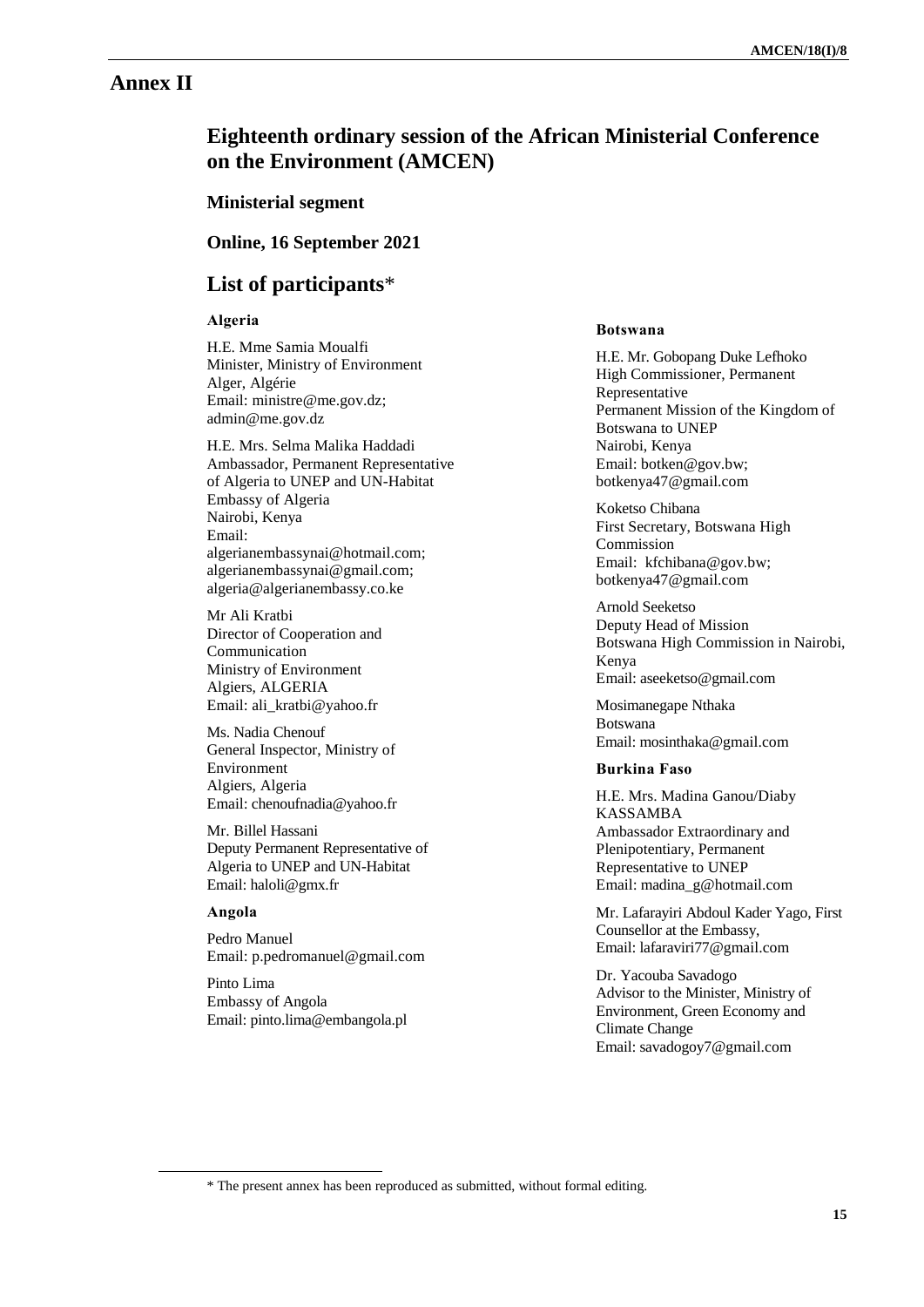Mr. Somanegre Nana Operational Focal Point and Technical Coordinator Secretariat of the National Council for the Environment and Sustainable Development Ministry of Environment, Green Economy and Climate Change Email: nanasomanegre@yahoo.fr

#### **Cameroon**

S. E. Monsieur Hélé Pierre Minister, Ministry of Environment and Protection of Nature and Sustainable Development Email[: minepcabinet@yahoo.fr](mailto:minepcabinet@yahoo.fr)

Dr. Vivian Nain Kuma Head of Cameroon Mission in Nairobi, Permanent Representative to UNEP Email: nainvivi@yahoo.co.uk

Mr. Taleng Faha Aristide Deputy Permanent Representative to UNEP Email: taleng.aristide@diplocam.cm

#### **Congo**

Madame Arlette Soudan Nonault Ministre de l'Environnement, du Développement Durable et du Bassin du Congo Brazzaville, Republic of Congo Email[: secretariatministre@ministere](mailto:secretariatministre@ministere-tourisme.gouv.cg)[tourisme.gouv.cg](mailto:secretariatministre@ministere-tourisme.gouv.cg) ; [soudannonaultarlette](mailto:soudannonaultarlette@gmail.com) [@gmail.com](mailto:soudannonaultarlette@gmail.com)

M. Pascal Locko Conseiller à l'Environnement Email[: lockpas2002@yahoo.fr](mailto:lockpas2002@yahoo.fr)

Mme Nadège Zoula Directrice Générale l'Environnement p.i Email[: nadege.zoula@gmail.com](mailto:nadege.zoula@gmail.com)

## **Democratic Republic of the Congo**

H.E. Mrs. Bazaiba Masudi Eve Deputy Prime Minister and Minister for Environment and Sustainable Development Democratic Republic of Congo Email: [cabinet.environnement.rdc@gmail.com](mailto:cabinet.environnement.rdc@gmail.com)

Type Wombi Biyela Dilingi Project Manager and Expert in Waste and Marine Pollution Democratic Republic of Congo Email: [lorty@hotmail.com](mailto:lorty@hotmail.com)

Hans Tshinzela Mbale First Counsellor, Embassy of the Democratic Republic of Congo Nairobi, Kenya Email: Hans Mbale [hansmbale@gmail.com](mailto:hansmbale@gmail.com)

#### **Djibouti**

Dini Abdallah Omar Secrétaire Général, Ministère de l'Habitat, de l'Urbanisme et de l'Environnement Email: dini.omar85@gmail.com

Hibaa Ismael Third Counsellor in charge of Multilateral Relations Embassy of Djibouti, Nairobi, Kenya Email: hibaa.haibado@gmail.com

### **Egypt**

Dr. Yasmine Fouad Minister of Environment Cairo, Arab Republic of Egypt Email: [Minister.office@eeaa.gov.eg;](mailto:Minister.office@eeaa.gov.eg)

Prof Dr. Hamdalla Zidan Senior Advisor to the Minister for COP14 Email: hhzedan@hotmail.com

Omniah Hegazy Director of the Adaptation Department,  $\cdot$ Egyptian Environmental Affairs Agency Email: [omniah83@yahoo.com](mailto:omniah83@yahoo.com)

Ayman Tharwat Amin Deputy Director of Environment and Sustainable Development Email: aminayman@gmail.com

Omar Choukry Department of Environment and Sustainable Development Email: Omarchoukry87@gmail.com

Mrs. Soha Taher Manager - International Cooperation Egyptian Environmental Affairs Agency (EEAA) Email: sohaeeaa@yahoo.com

Osama Ebeid Third Secretary, Deputy Permanent Representative to UNEP and UN HABITAT Email: [os.ebeid@gmail.com](mailto:os.ebeid@gmail.com)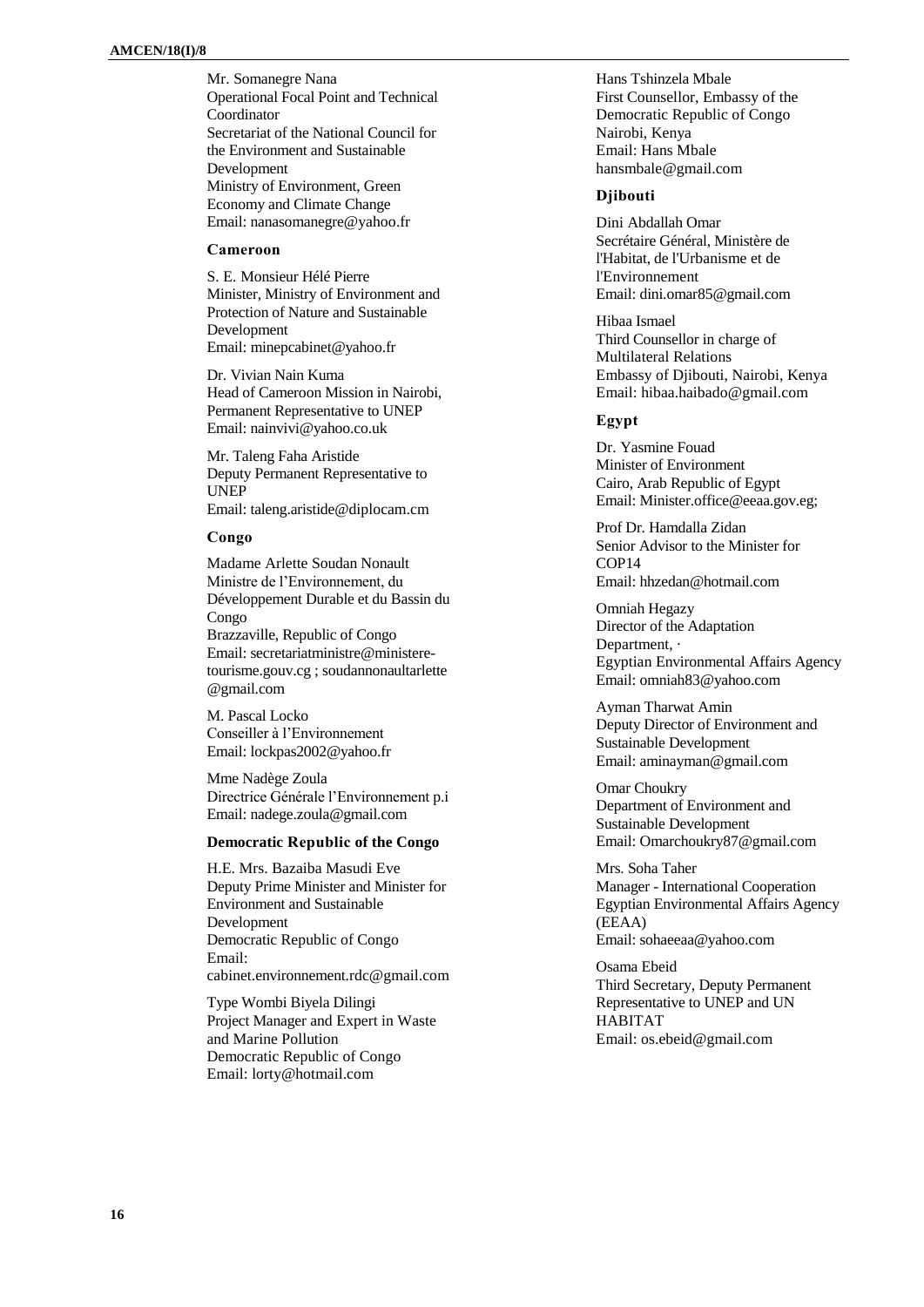## **Eritrea**

H.E Beyene Russom Permanent Representative of the State of Eritrea to UNEP Email: [eritreanembasssy@yahoo.com;](mailto:eritreanembasssy@yahoo.com) beyeneruesom@gmail.com

Mr. Kalekristos Zerisenay First Secretary (Political) of the Permanent Mission of State of Eritrea to UNEP Eswatini Email: kalzer3@yahoo.com

### **Ethiopia**

H.E. Prof Fekadu Beyene Aleka Commissioner for the Environment, Forest, and Climate Change Commission of Ethiopia Email: [fekadu.beyene@yahoo.com](mailto:fekadu.beyene@yahoo.com)

Mensur Dessie Nuri Director, Multilateral Environmental Agreements Coordination Directorate Ethiopia Email: [mensurdes2012@gmail.com](mailto:mensurdes2012@gmail.com)

#### **Gabon**

Mr. Stanislas Stephen Mouba Director General for Environment and Nature Protection Ministry is Forests, Seas and Environment in charge of Climate Plan of Gabon Libreville - Gabon Email: [dgdgepn.gabon@gmail.com](mailto:dgdgepn.gabon@gmail.com)

Rudyaymard Mouiri Chargé d'études du Directeur Général de l'Environnement et de la Protection de la Nature, Ministère des Eaux et Forêts, Gabon Email[: rudyaymardm@gmail.com](mailto:rudyaymardm@gmail.com)

## **Ghana**

Mrs. Emelyne Wright -Hanson Head, Biodiversity Unit Ministry of Environment, Science, Technology, and Innovation Accra, Ghana Email: emelyne.whanson@mesti.gov.gh

Mrs. Doris Richter, Ministry of Environment, Science, Technology, and Innovation Accra, Ghana Email[: dorisrichter70@yahoo.com;](mailto:dorisrichter70@yahoo.com) [info@epa.gov.gh;](mailto:info@epa.gov.gh) [ghanahighcomnairobi@gmail.com;](mailto:ghanahighcomnairobi@gmail.com)

## **Kenya**

H.E. Ms. Rose Makena Muchiri Permanent Representative, Permanent Mission of the Republic of Kenya to UNEP and UN -HABITAT Nairobi, Kenya Email: [mail@kmunon.go.ke;](mailto:mail@kmunon.go.ke) [kmunep@gmail.com;](mailto:kmunep@gmail.com) [amb.makena@gmail.com](mailto:amb.makena@gmail.com)

Mr. Philip Kangethe Permanent Mission of the Republic of Kenya to UNEP and UN Habitat Nairobi, Kenya Email: kkangetheun20@gmail.com

Salome Nthenya Kenya Mission to UNEP Email: salomennzuki@gmail.com

Mr. Keriako Tobiko Cabinet Secretary, Ministry of Environment and Forestry Nairobi, Kenya Email: [csenvironf@gmail.com;](mailto:csenvironf@gmail.com) [cs@environment.go.ke;](mailto:cs@environment.go.ke) [sereti19@yahoo.co.uk;](mailto:sereti19@yahoo.co.uk) mail@kmunon.go.ke; Mr. Cyrus Mageria

Director, MEAs, Directorate of Environment, Department of Multilateral Environmental Agreements Ministry of Environment and Forestry Nairobi, Kenya Email: cyrus.mageria@gmail.com

Amb. Ruth S. Solitei Policy Advisor to the Cabinet Secretary Email: [sereti19@yahoo.co.uk](mailto:sereti19@yahoo.co.uk)

Margaret Maina Communication Officer, Ministry of. Environment, Natural Resources Email: majjie2010@gmail.com

Dr. Pacifica A. Ogolla Director, Climate Change Email: [pacie04@yahoo.co.uk](mailto:pacie04@yahoo.co.uk)

Lucy W. Ng'ang'a Assistant Director, Ministry of Environment and Forestry Multilateral Environmental Agreements Department SBSSTA Focal point, Nairobi, Kenya Email: lucynganga09@gmail.com

Teresa Kotut Foreign Officer, Foreign Service Institute, Ministry of Foreign Affairs Nairobi, Kenya Email: tkotut@gmail.com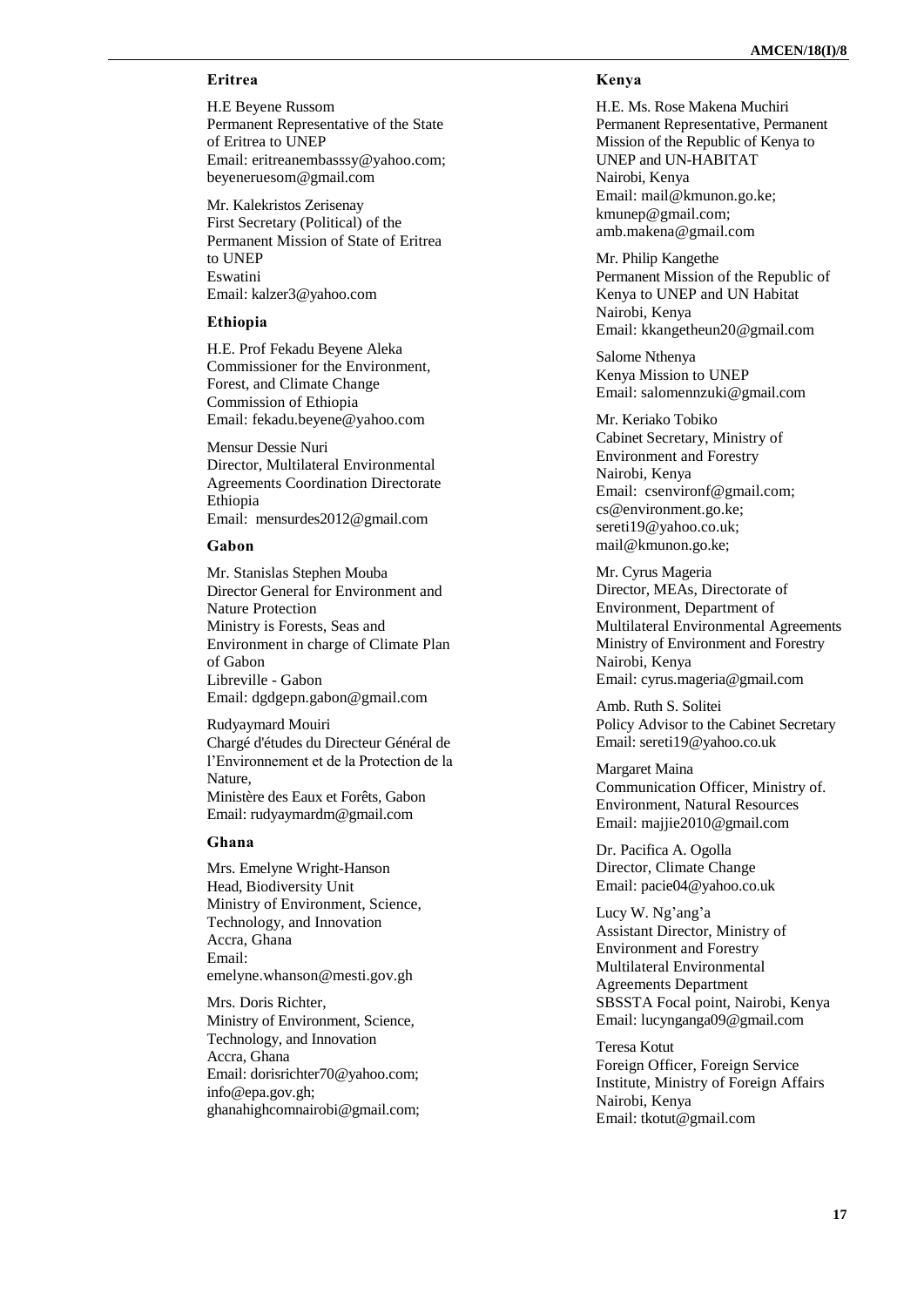## **Libya**

Mr. Mustafa Suleiman Abdulhadi Assistant Minister for Environment Tripoli, Libya Email: [mus.abdulhadi@environment.gov.ly](mailto:mus.abdulhadi@environment.gov.ly)

#### **Madagascar**

Madame Raharinirina Baomiavotse Vahinala Ministre de l'Environnement et du Développement Durable Antananarivo, Madagascar Email: vahinala@gmail.com

Monsieur SALAMA Jean Claude Directeur de la Gestion des pollutions, des Déchets et de l'Intégration de la Dimension Environnemetale (DPDIED) Email: [sjc.claude@yahoo.fr](mailto:sjc.claude@yahoo.fr)

Monsieur Rasoaniaina Jacquis Point Focal National de la Convnetion de Nairobi Email: jacquis415@gmail.com

#### **Malawi**

Hon. Nancy Tembo Minister of Forestry and Natural **Resources** Email: [nancygtembo@yahoo.com](mailto:nancygtembo@yahoo.com)

Dr. Yanira Ntupanyama Secretary for Forestry and Natural **Resources** Email[: yntupanyama@yahoo.co.uk](mailto:yntupanyama@yahoo.co.uk)

Her Excellency Mrs. Agrina Mussa Malawi High Commissioner for Kenya and Permanent Representative to the UNEP Email: [aggiemussa@yahoo.com](mailto:aggiemussa@yahoo.com)

Ms. Tawonga Mbale-Luka Director of Environmental Affairs Email: [tawongam@yahoo.com](mailto:tawongam@yahoo.com)

Mr. Michael Makonombera Deputy Director of Environmental Affairs Email: [makonombera@yahoo.com](mailto:makonombera@yahoo.com)

Mr. Mapopa Kaunda Deputy Permanent Representative, Malawi Embassy Nairobi, Kenya Email[: Mapopa.kaunda@mail.gov.mw;](mailto:Mapopa.kaunda@mail.gov.mw) Mapopa.kaunda@foreignaffairs.gov.mw

Mrs. Annie Mwanza Environmental Officer Email: [Anniemwanza3@gmail.com](mailto:Anniemwanza3@gmail.com)

## **Mauritania**

Mrs. Mariame Elizabeth Bekaye Ministre, Ministère de l'Environnement et du Développement Durable Nouakchott, Mauritanie Email: [mabekaye@yahoo.fr](mailto:mabekaye@yahoo.fr)

Mohamed-Yahya O. Lafdal Conseiller Technique chargé de la Coopération et des partenariats Ministère de l'Environnement et du Développement Durable Nouakchott, Mauritanie. E-mail[: lafdal@environnement.gov.mr;](mailto:lafdal@environnement.gov.mr) my.lafdal@gmail.com

### **Mauritius**

Hon. Kavydass Ramano Minister of Environment, Solid Waste Management and Climate Change Port-Louis, Mauritius Email: [kramano@govmu.org;](mailto:kramano@govmu.org) [menv@govmu.org](mailto:menv@govmu.org)

Mrs. Sarita Meeheelaul Acting Deputy Director Ministry of Environment, Solid Waste Management and Climate Change Environment and Climate Change Division Email: smeeheelaul@govmu.org

Barkha Mossae Permanent Mission of Mauritius to the African Union Ministry of Foreign Affairs Regional Integration and International Trade Email: [barkha.mossae@gmail.com](mailto:barkha.mossae@gmail.com)

#### **Morocco**

H.E. Aziz Rabbah Minister of Energy, Mines and Environment Morocco Email: [a.rabbah@mem.gov.ma](mailto:a.rabbah@mem.gov.ma)

Monsieur Rachid Firadi Directeur du Partenariat, de la Communication et de la Coopération Email: [r.firadi21@gmail.com](mailto:r.firadi21@gmail.com)

Monsieur Bouzekri Razi, Directeur des Changements Climatiques, de la Biodiversité et de l'Economie Verte Email: bz.razi@gmail.com

Ms. Siham Mourabit Deputy Permanent Representative Morocco Embassy, Nairobi, Kenya Email: mourasiham@gmail.com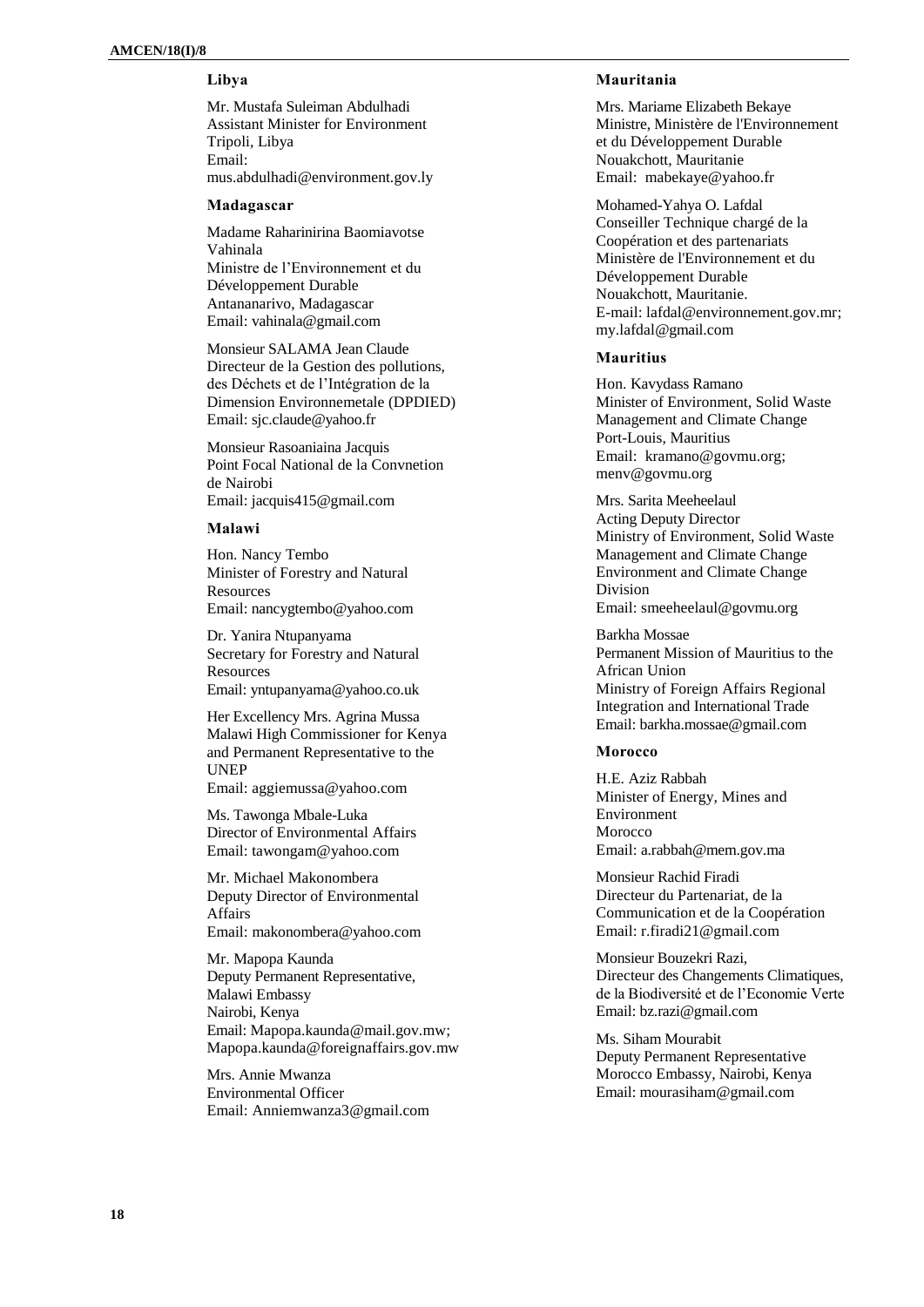Madame Nassira Rheyati Chef de Division de la Coopération Internationale Email: [nassira.rheyati@gmail.com;](mailto:nassira.rheyati@gmail.com) [r.nassira@yahoo.fr](mailto:r.nassira@yahoo.fr)

Madame Laila Boulejiouch Cadre au Service du Developpement Durable et Environnement Email: l.boulejiouch@maec.gov.ma

Mrs. Saloua Harmaz Counsellor Embassy of the Kingdom of Morocco

#### **Mozambique**

Ana Paula Francisco CBD Focal Point Email: melinhapaula@gmail.com

Custódio de Conceicao Mário UNCCD Focal Point Email: custodiomaphossa@yahoo.com.br

Anselmo Gaspar CMS Focal Point Email: anselmogaspar.ag.65@gmail.com

Mr. Fernando Manhica First Secretary, Permanent Mission of the Republic of Mozambique to the United Nations Email: [fernandomanica1963@gmail.com](mailto:fernandomanica1963@gmail.com)

#### **Niger**

Seydou Moussa Ali, Directeur Général de l'Environnement et du Développement Durable Ministere de l'Environnement, de La Lutte Contre La Desertification BP: 578 Niamey/ Niger Email[: seydouali@yahoo.fr](mailto:seydouali@yahoo.fr)

#### **Nigeria**

Hon. Barrister Sharon Ikeazor Esq Honourable Minister of State for the Environment Federal Ministry of Environment Abuja, Nigeria Email: olivesharon@gmail.com

Kolawole Adekola Head, Department of Forestry Federal Ministry of Environment Abuja, Nigeria Email[: koladekola@yahoo.com](mailto:koladekola@yahoo.com)

Priscilla Mbarumun Achakpa Email: pmachakpa@gmail.com Naret Hirse Minister Counselor, Nigerian High Commission Email: hirse2005@yahoo.com

## **Rwanda**

Mr. Donne BESIGYE, First Counsellor High Commission of Rwanda Email: [dbesigye@minaffet.gov.rw](mailto:dbesigye@minaffet.gov.rw)

### **Senegal**

Mr. Abdou Karim Sall Ministre, Ministère de l'Environnement et du Développement durable Dakar, Senegal Email: cheikh.syllan@gmail.com; dc@environnement.gouv.sn

Cheikh Ndiaye Sylla Directeur Cabinet Ministère Environnement et Développement durable Email: [cheikh.syllan@gmail.com;](mailto:cheikh.syllan@gmail.com) [dc@environnement.gouv.sn](mailto:dc@environnement.gouv.sn)

Mme. Drame Khadija Ministère de l'Environnement et du Développement durable Dakar Sénégal Email: dikhadrame@yahoo.fr

Mr. Baba DRAME Directeur de l'Environnement et des Etablissements Classés Ministère de l'Environnement et du Développement Durable Senegal Email: [directeur.deec@environnement.gouv.sn;](mailto:directeur.deec@environnement.gouv.sn) babadrame@gmail.com

Cheikh Fofana Directeur Adjoint de l'Environnement et des Établissements Classés Ministère de l'Environnement et du Développement Durable Dakar, Senegal Email: [Cheikh.FOFANA@environnement.gouv.sn](mailto:Cheikh.FOFANA@environnement.gouv.sn)

H.E. Mr. Ndongo Dieng Ambassador and Permanent Represenattaive Embassy of the Republic of Senegal Nairobi, Kenya Email: [ass@ambasenegal](mailto:ass@ambasenegal-ke.org) -ke.org; [ndd1190@gmail.com](mailto:ndd1190@gmail.com)

Barham Diop Senegal Email: [barhamdiop@hotmail.com](mailto:barhamdiop@hotmail.com)

Colonel Gogo Banel Ndiaye Technical Advisor Senegal Email: ct1@environnement.gouv.sn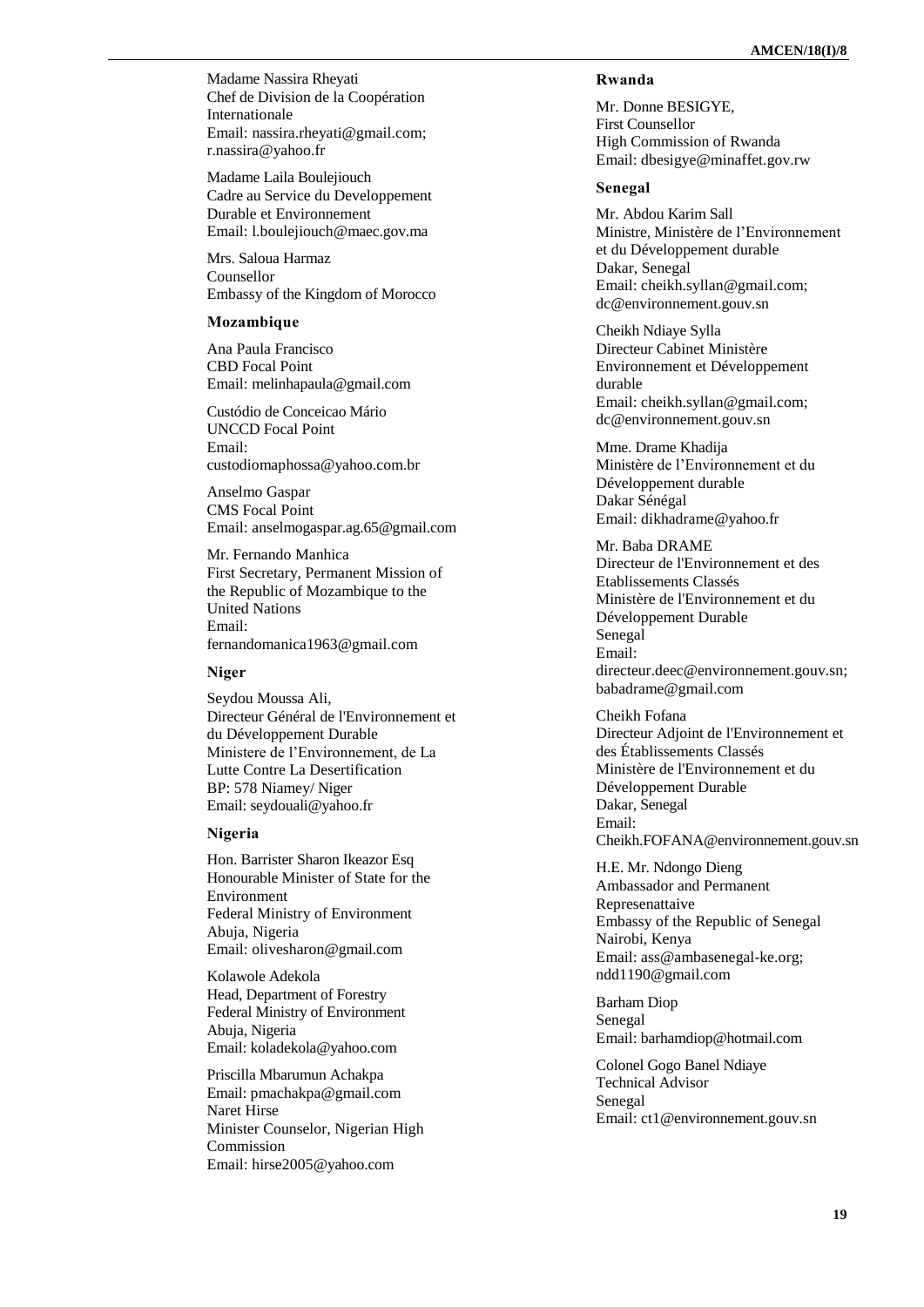## **Seychelles**

Hon. Mr. Flavien Joubert Minister of Agriculture, Climate Change and Environment Mahe, Republic of Seychelles Email: [flavien.joubert@gov.sc;](mailto:flavien.joubert@gov.sc) f.joubert@env.gov.sc

## **Sierra Leone**

Hon. Dr. Foday M. Jaward Minister, Ministry of Environment 3rd Floor, Youyi Building, Freetown Sierra Leone Email: [foday.jaward@epa.gov.sl;](mailto:foday.jaward@epa.gov.sl) [fmjaward@hotmail.com;](mailto:fmjaward@hotmail.com) [edward.bendu55@gmail.com](mailto:edward.bendu55@gmail.com)

H.E. Aminata Isata Bundu High Commissioner and Permanent Representative High Commission of Sierra Leone Nairobi, Kenya Email: [high.commissioner@ke.slhc.gov.sl;](mailto:high.commissioner@ke.slhc.gov.sl) [info@ke.slhc.gov.sl](mailto:info@ke.slhc.gov.sl)

Amie A. Buck First Secretary Email: [first.secretary@ke.slhc.gov.sl](mailto:first.secretary@ke.slhc.gov.sl)

#### **South Africa**

Hon. Ms. Barbara Creecy Minister of Environment, Forestry and Fisheries Republic of South Africa Email: [minister@environment.gov.za](mailto:minister@environment.gov.za)

Ms Nomfundo Tshabalala Director-General, Department of Forestry, Fisheries, and the Environment South Africa Email: ntshabalala@environment.gov.za; dg@environment.gov.za

Dr. Thuli Khumalo Deputy Director-General, Climate Change & Air Quality, National Department of Environment, Forestry and Forestry – (Chair, Expert Segment) Republic of South Africa Email: [tkhumalo@environment.gov.za](mailto:tkhumalo@environment.gov.za)

Amanda Mkhwanazi (Ms) Deputy Permanent Representative to the United Nations Office at Nairobi Email: [mkhwanazia@dirco.gov.za](mailto:mkhwanazia@dirco.gov.za)

H.E. Mr. M.J. Mahlangu High Commissioner and Permanent Representative South African High Commission Nairobi, Kenya Email: [info@sahcnairobi.com;](mailto:info@sahcnairobi.com) [nairobi.sahcun@dirco.gov.za;](mailto:nairobi.sahcun@dirco.gov.za) [info@sachnairobi.com](mailto:info@sachnairobi.com)

Feroze Shaik Chief of Staff, Ministry of Environment, Forestry and Fisheries Email: [fshaik@environment.gov.za](mailto:fshaik@environment.gov.za)

Mr. Stuart Mangold Senior Policy Advisor, Africa, and Bilateral Relations Department of Environment Forestry and Fisheries South Africa Email: [smangold@environment.gov.za](mailto:smangold@environment.gov.za)

Morake Mosupye Department of Environment Forestry and Fisheries South Africa Email: gmosupye@environment.gov.za

Mokgadi Rampola Department of International Relations and Cooperation Email: rampolam@dirco.gov.za

Kedibone Ramatsa Department of International Relations and Cooperation Republic of South Africa Email: ramatsak@dirco.gov.za

Roland Vorwerk Marketing Manager, Boundless Southern Africa, Department of Environmental Affairs Email: [rvorwerk@environment.gov.za](mailto:rvorwerk@environment.gov.za)

Ms. Gabisile Tshabalala Government Communication and Information System South Africa Email: [gabisile@gcis.gov.za](mailto:gabisile@gcis.gov.za)

Eleanor Momberg Deputy Director of Communication, Department of Environmental Affairs South Africa Email: [emomberg@environment.gov.za](mailto:emomberg@environment.gov.za)

Peter Mbelengwa Director of Media Relations Department of Environment, Forestry and Fisheries [pmbelengwa@environment.gov.za](mailto:pmbelengwa@environment.gov.za)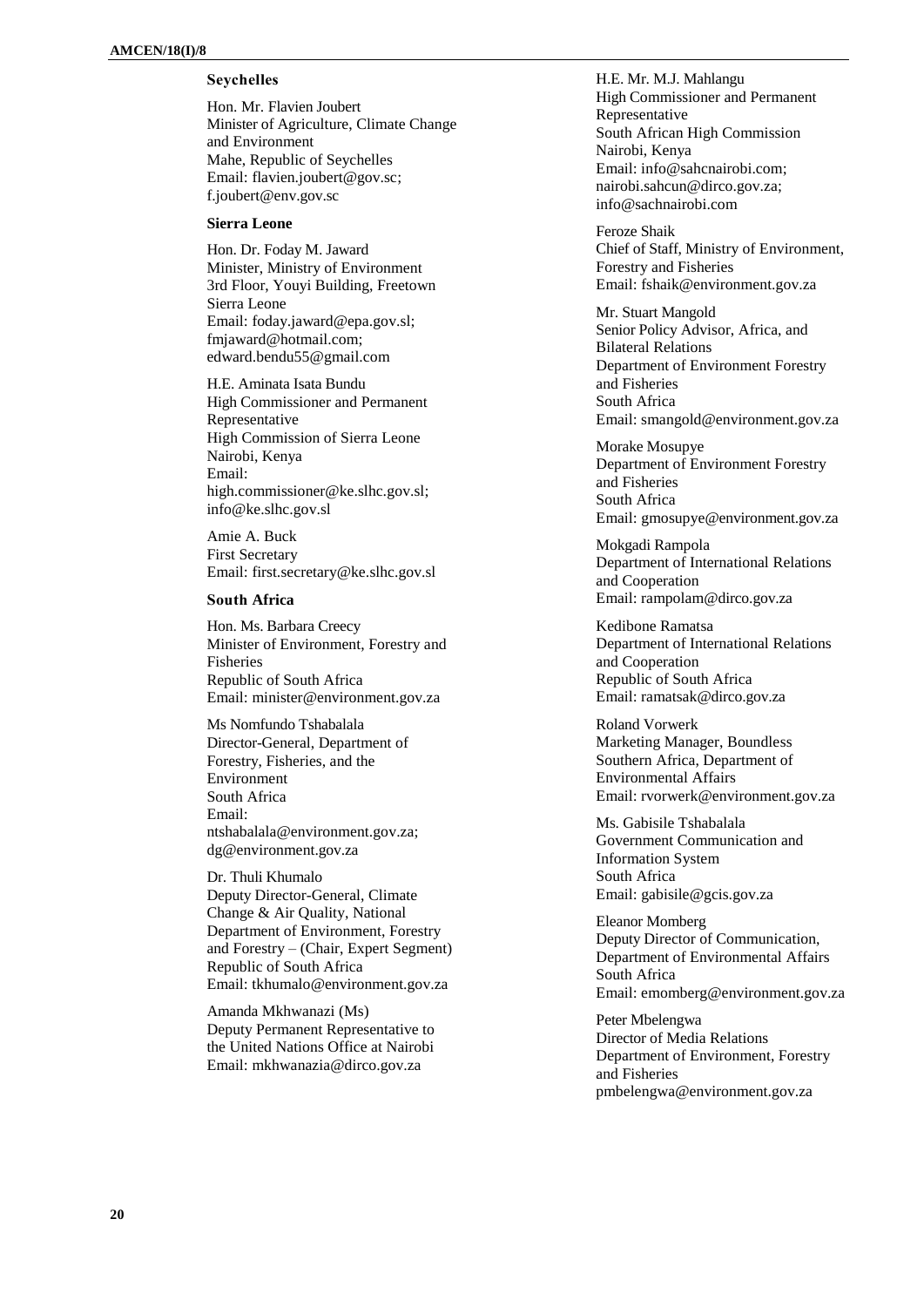## **Sudan**

Prof. Rashid Hassan Secretary General, The Higher Council for Environment and Natural Resources (HCENR) Government of Sudan Email: hcenr2005@yahoo.com

Mr. Nagmeldin Mahmoud Goutbi (climate change) Senior Researcher, Environment and Natural resources Specialist Higher Council for Environment and Natural Resources (HCENR), Khartoum, Sudan Email: goutbi@yahoo.com

### **Tunisia**

S.E. M. Kamel Doukh Minister, Ministry of Local Affairs and Environment Tunis, Tunisia Email: [ministre@minal.state.tn](mailto:ministre@minal.state.tn)

H.E. Mr. Hatem Landoulsi Ambassador, Permanent Representative to UNEP Embassy of the Republic of Tunisia, Nairobi, Kenya Email : [at.nairobi@diplomatie.gov.tn;](http://at.nairobi@diplomatie.gov.tn/tunisiaembassy2018@gmail.com) [tunisiae](http://at.nairobi@diplomatie.gov.tn/tunisiaembassy2018@gmail.com) [mbassy2018@gmail.com](http://at.nairobi@diplomatie.gov.tn/tunisiaembassy2018@gmail.com)

Ms. Sabria Bnouni Director General for International Cooperation Ministry of Local Affairs and Environment Tunis, Tunisia Email: [sabria.bnouni@mineat.gov.tn;](mailto:sabria.bnouni@mineat.gov.tn) sabriabnouni@gmail.com

### **Uganda**

H.E. Dr. Hassan Wasswa Galiwango High Commissioner designate Uganda High Commission Email: [ugahicom@gmail.com;](mailto:ugahicom@gmail.com) gumalutagwere@gmail.com

Ms. Bernadette Mwesige Ssempa First Secretary, Uganda High Commission Email: Bernadette.mwesige@gmail.com

Ms. Naomi N Karekaho Corporate Communications Manager, National Environment Management Authority (NEMA) Uganda Email: naomi.karekaho@nema.go.ug

Mugabi Stephen David Commissioner, Environment Sector Support Services Email: [mugabisd@gmail.com](mailto:mugabisd@gmail.com)

Iyango Lucy Assistant Commissioner, Wetland Management Email: Iyangol2010@gmail.com

#### **United Republic of Tanzania**

Hon. Selemani Jafo Vice President's Office - Minister of State (Union and Environment) United Republic of Tanzania Email: [jafoselemani@gmail.com](mailto:jafoselemani@gmail.com)

H.E. Dr. John Stephen Simbachawene High Commissioner - Designate Permanent Representative, High Commission of United Republic of Tanzania Nairobi, Kenya Email: [nairobi@nje.go.tz](mailto:nairobi@nje.go.tz)

Eng. Juma Limbe Environmental Engineer United Republic of Tanzania Email: [jml07022012@gmail.com](mailto:jml07022012@gmail.com)

#### **Zambia**

H.E. Ms. Kapampa Joyce Kasosa High Commissioner and Permanent Representative Nairobi, Kenya Email: [zambiacom@swiftkenya.com](mailto:zambiacom@swiftkenya.com)

## **Zimbabwe**

Kundishora Mpandaguta Principal Environment Officer Ministry of Environment, Water and Climate Email: mpandaguta@gmail.com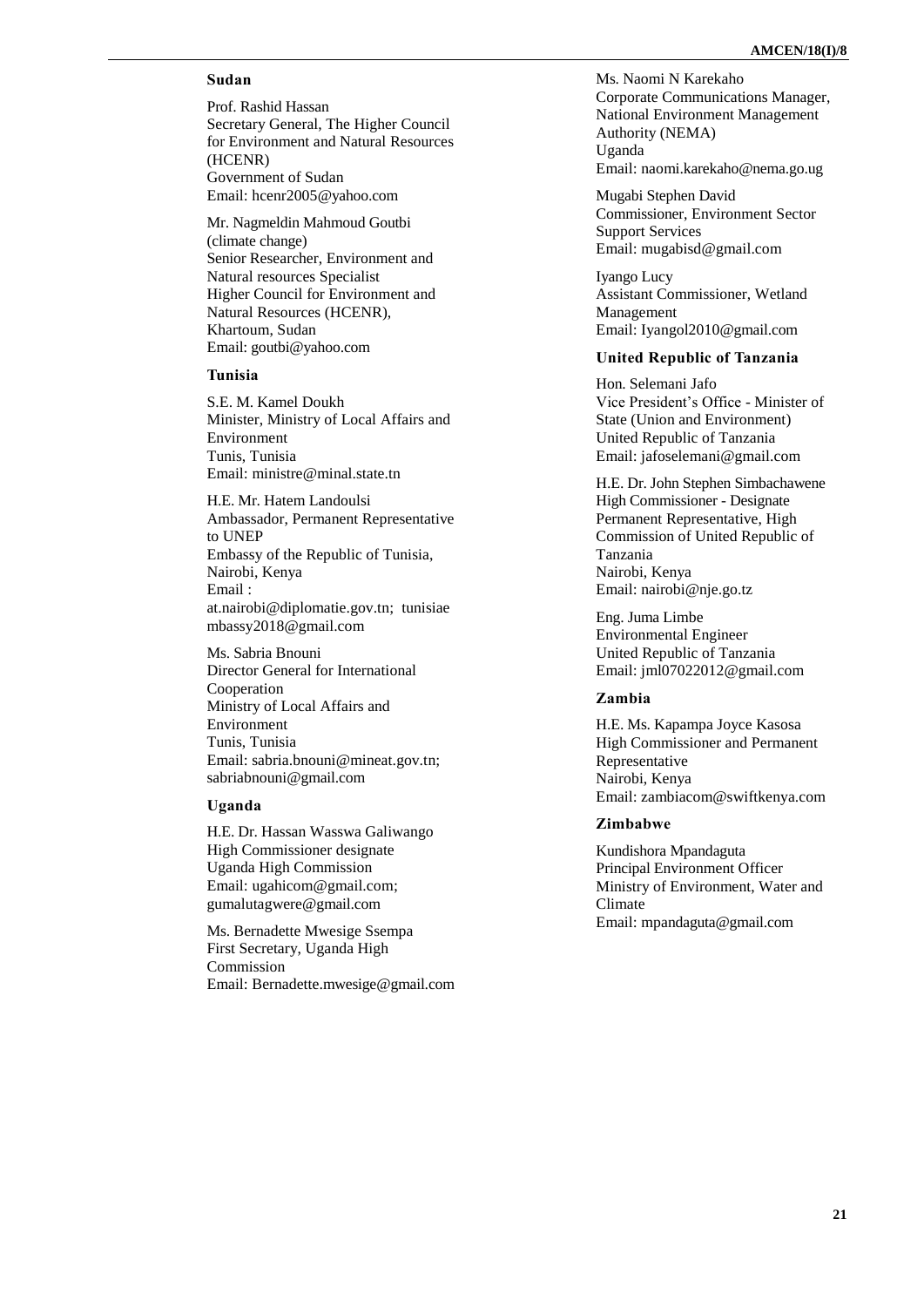## **OTHER ORGANIZATIONS**

#### **Stockholm Environment Institute**

Dr. Philip Osano Centre Director Stockholm Environment Institute (SEI) Africa Email[: philip.osano@sei.org](mailto:philip.osano@sei.org)

## **African Group of Negotiators on Biodiversity**

Mr. Mike Ipanga Chair of AGN Biodiversity Democratic Republic of Congo Email[: mikeipanga@gmail.com](mailto:mikeipanga@gmail.com)

Ntakadzeni Tshidada Deputy Director, Biosafety and Alien and Invasive Species Biosafety National Focal Point, South Africa Email[: NTshidada@environment.gov.za;](mailto:NTshidada@environment.gov.za)

Malta Qwathekana ABS National Focal Point, South Africa Email[: TMunyai@environment.gov.za;](mailto:TMunyai@environment.gov.za) [MQwathekana@environment.gov.za](mailto:MQwathekana@environment.gov.za)

### **African Group of Negotiators on Climate Change**

Mr. Tanguy Gahouma Chair of the African Group of Negotiators on Climate Change Email[: agnchair2020@gmail.com;](mailto:agnchair2020@gmail.com) [tanguygahouma@gmail.com;](mailto:tanguygahouma@gmail.com) 

Zita Wilks Coordinator of the African Group of Negotiators on Climate Change, National Climate Council (Gabon) Email: zitakassacnc@gmail.com

Mohamed Nasr Minister Plenipotentiary, Egyptian Embassy, Egyptian Ministry of Foreign Affairs Email: monasr@yahoo.com

Kamal Djemouai African Group of Negotiators Adviser Email: kdjemouai@laposte.net

Monica Schlottau Executive Assistant to the African Group of Negotiators Chair Email[: monicaschlottau@gmail.com](mailto:monicaschlottau@gmail.com)

Fatuma Hussein Member, African Group of Negotiators on Climate Change Email[: famzahra80@gmail.com](mailto:famzahra80@gmail.com)

Maesela Kekana Member, African Group of Negotiators on Climate Change Email: mjkekana@environment.gov.za

Selam Kidane Member, African Group of Negotiators on Climate Change Email: [selam.k.abebe@gmail.com](mailto:selam.k.abebe@gmail.com)

Zaheer Fakir Member, African Group of Negotiators on Climate Change Email: [zfakir@environment.gov.za](mailto:zfakir@environment.gov.za)

Mariam Allam Member, African Group of Negotiators on Climate Change Email: [mariam.allam@windowslive.com](mailto:mariam.allam@windowslive.com)

#### **World Wildlife Fund**

Mr. Laurent Some Policy and Partnerships Director WWF Regional Office for Africa Yaounde, Cameroon E-mail: [LSome@wwfint.org](mailto:LSome@wwfint.org)

Ms Alice Ruhweza Regional Director, Regional Office for Africa WWF Email: [ARuhweza@wwfint.org](mailto:ARuhweza@wwfint.org)

Alima Taju WWF Email: ataju@wwf.org.mz

Kum Elvis Email: ekum@wwfcam.org

Moloko Masipa WWF Email: [mmasipa@wwf.org.za](mailto:mmasipa@wwf.org.za)

Durrel Nzene Halleson Policy & Partnership Manager, Africa WWF International Email: dhalleson@wwfint.org

Innocent Maloba WWF International Email: [imaloba@wwfint.org](mailto:imaloba@wwfint.org) Inger Haugsgjerd WWF Email: ihaugsgjer@wwf.no

Victor Nyambok WWF International Email: [vnyambok@wwfint.org](mailto:vnyambok@wwfint.org)

Zaynab Sadan WWF Email: [zsadan@wwf.org.za](mailto:zsadan@wwf.org.za)

#### **CEDARE**

Dr. Nadia Makram Ebeid Executive Director, Centre for Environment & Development for Arab Region and Europe (CEDARE) Cairo, Egypt Email: [email@cedare.int;](mailto:email@cedare.int) [sezz@cedare.int](mailto:sezz@cedare.int)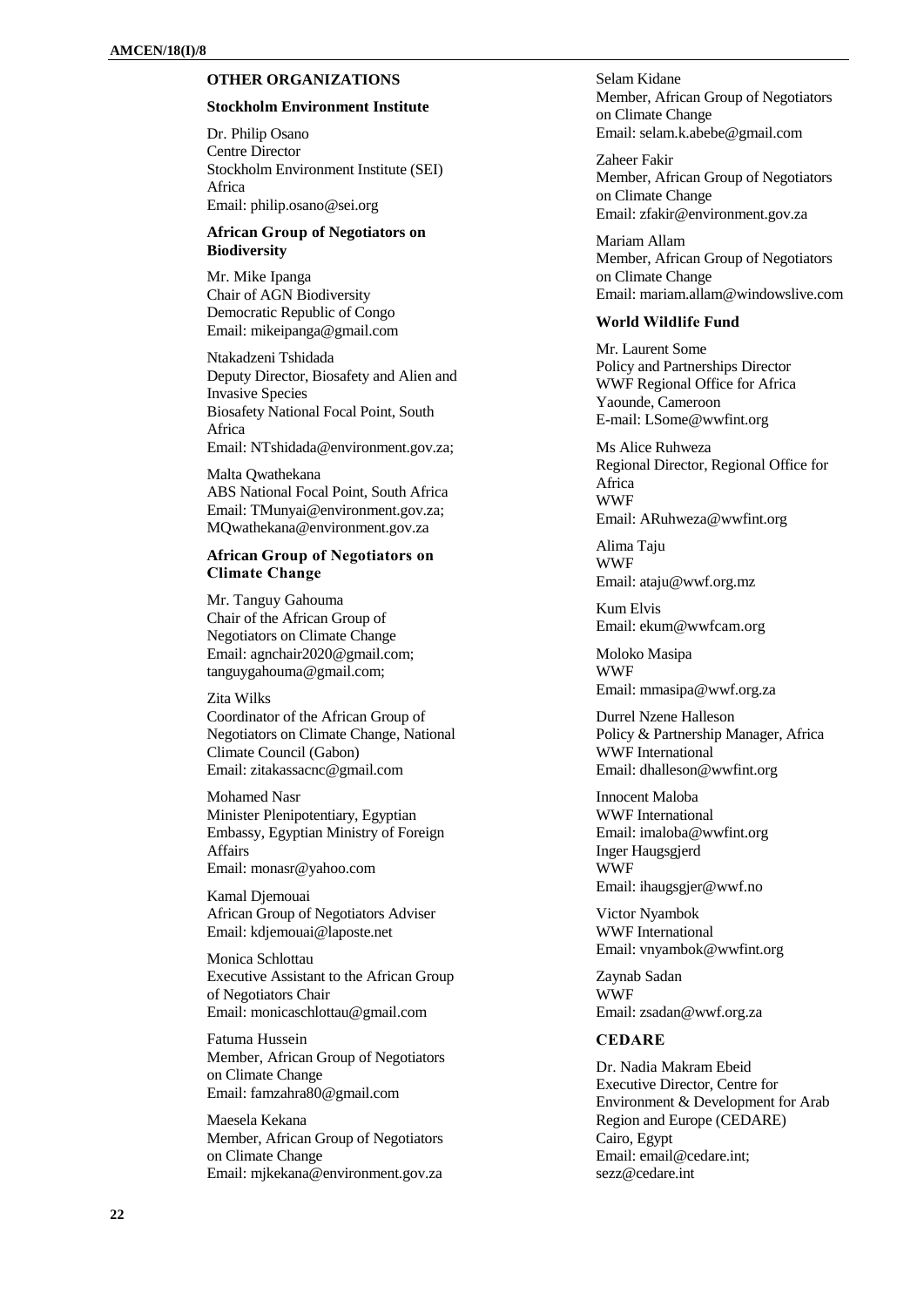Dr Ahmed Abdelrehim Regional Programme Director, Knowledge Management Programme Centre for Environment and Development for the Arab Region and Europe (CEDARE) E-mail[: ahrehim@cedare.int](mailto:ahrehim@cedare.int)

Ms Mayar Sabet Regional Programme Specialist Knowledge Management Programme Centre for Environment and Development for the Arab Region and Europe (CEDARE ) E -mail[: msabet@cedare.int](mailto:msabet@cedare.int)

## **Common Market for Eastern and Southern Africa (COMESA)**

Edith B. Tibahwa Programme Manager - COMESA Climate Change Initiative COMESA Secretariat, Lusaka, Zambia Email: ETibahwa@comesa.int

Lwembe Mwale Project Officer, Climate Change Initiative Email[: lmwale@comesa.int](mailto:lmwale@comesa.int)

Providence Mavubi Director, Industry and Agriculture Division Email[: PMavubi@comesa.int](mailto:PMavubi@comesa.int)

### **European Union delegation**

Rasa Sceponaviciute Deputy Permanent Representative to UNEP and UN -HABITAT European Union Delegation to the Republic of Kenya Nairobi, Kenya Email: [rasa.sceponaviciute@eeas.europa.eu](mailto:rasa.sceponaviciute@eeas.europa.eu)

Mr. Gaetan Ducroux International Relations Officer, DG Environment Email: [Gaetan.DUCROUX@ec.europa.eu](mailto:Gaetan.DUCROUX@ec.europa.eu)

Ms. Lana Zetelija Adviser to Head of Cooperation Agricultural, Environmental & Digital Policies Email: [Lana.ZUTELIJA@eeas.europa.eu](mailto:Lana.ZUTELIJA@eeas.europa.eu)

## **United Nations Development Programme**

Jeroen Laporte Email[: jeroen.laporte@undp.org](mailto:jeroen.laporte@undp.org)

#### **Food and Agriculture Organization of the United Nations**

Dr. Abebe Haile -Gabriel Assistant Director -General and Regional Representative for Africa Office of the Deputy Director -General (Operations) Food and Agriculture Organization of the United Nations Rome, Italy Email: RAF [-ADG@fao.org](mailto:RAF-ADG@fao.org)

Ms. Nora Berrahmouni Senior Forestry Officer for Africa, Food and Agriculture Organisation of the United Nations Email: nora.berrahmouni@fao.org

## **Secretariat of the Convention on Biological Diversity**

Mr. Erie Tamale Senior Programme Management Officer and Head of the Capacity -Building and Knowledge Management Unit, Secretariat of the Convention on Biological Diversity Email: erie.tamale@un.org

Margaret Barihaihi Regional Specialist for Anglophone Africa NDC Partnership Support Unit Email: [margaretbarihaihi@ndcpartnership.org](mailto:margaretbarihaihi@ndcpartnership.org)

### **African Forest Forum**

Prof Marie Louise Avana -Tientcheu African Forest Forum Email: [M.Avana@cgiar.org](mailto:M.Avana@cgiar.org)

Dr. Daud Kachamba Email: [D.Kachamba@cgiar.org](mailto:D.Kachamba@cgiar.org)

Dr. Doris Mutta Email: [D.Mutta@cgiar.org](mailto:D.Mutta@cgiar.org)

Prof. Godwin Kowero Email: [g.kowero@cgiar.org](mailto:g.kowero@cgiar.org)

#### **African Development Bank**

Al Hamndou Dorsouma Acting Director, Climate Change and Green Growth Department African Development Bank Email: [a.dorsouma@afdb.org](mailto:a.dorsouma@afdb.org) Ekeoma Onuoha Consultant, Climate Change and Green Growth, African Development Bank Email: [e.onuoha@afdb.org](mailto:e.onuoha@afdb.org)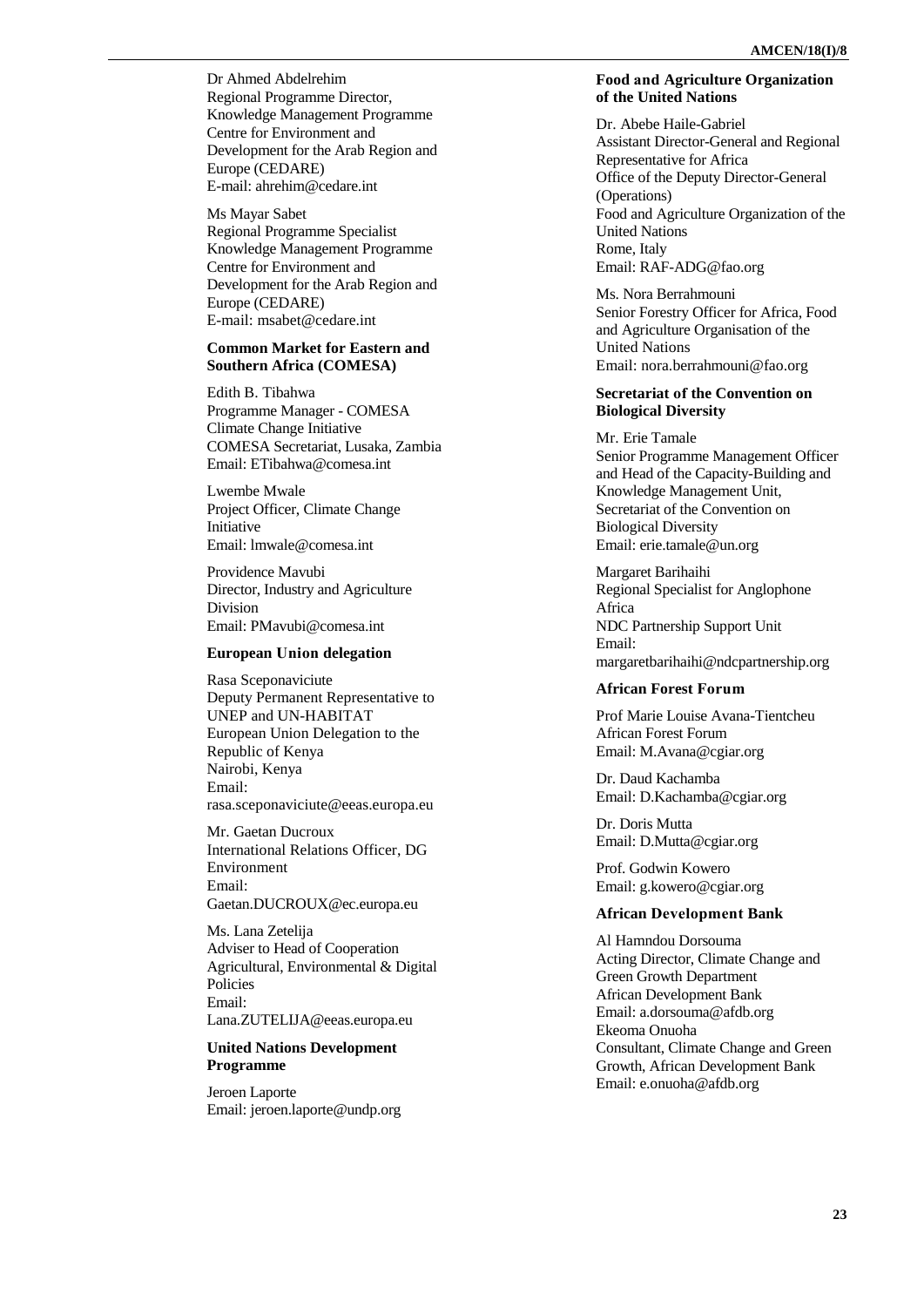Davinah Milenge Uwella Principal Programme Coordinator, African Development Bank Email[: d.milenge-uwella@afdb.org](mailto:d.milenge-uwella@afdb.org)

Shimelis Fekadu Climate Change and Green Growth Specialist, African Development Bank Email[: f.shimelis@afdb.org](mailto:f.shimelis@afdb.org) Melissa Murara Consultant, Climate Change Initiatives, African Development Bank Email[: m.murara@afdb.org](mailto:m.murara@afdb.org)

## **Southern African Development Community Secretariat**

Ms. Sibongile Mavimbela Senior Programme Office r- Environment and Climate Change Directorate of Food, Agriculture and Natural Resources (FANR) Southern African Development Community Gaborone, Botswana Email[: smavimbela@sadc.int](mailto:smavimbela@sadc.int)

Shepherd Muchuru Email[: smuchuru@sadc.int](mailto:smuchuru@sadc.int)

### **African Union Commission**

Amb. Correa Leonel Josefa Sacko Commissioner, Rural Economy and Agriculture African Union Commission, Addis Ababa, Ethiopia E-mail[: SackoJ@africa-union.org](mailto:SackoJ@africa-union.org)

Hersen Nyambe Head of Division African Union Commission, Addis Ababa, Ethiopia Email: nyambeh@africa-uion.org

Olushola Olayide African Union Commission, Addis Ababa, Ethiopia Email[: olusholao@africa-union.org](mailto:olusholao@africa-union.org)

Leah Wanambwa African Union Commission, Addis Ababa, Ethiopia Email: wanambwal@africa-union.org

Pamela Levira African Union Commission (AUC) Email[: levirap@africa-union.org](mailto:levirap@africa-union.org)

Ms. Linda Amornghor-Oje Etta GMES and Africa Technical Assistant African Union Commission Email: Ettal@africa-union.org

#### **African Union Development Agency**

Kwame Ababio Senior Programme Officer African Union Development Agency-NEPAD Email: [kwamea@nepad.org](mailto:kwamea@nepad.org)

Mr Samuel E. Timpo Senior Programme Officer NEPAD Agency African Biosafety Email: samuelt@nepad.org

## **Economic Commission for Africa**

Jean-Paul Adam Director, Technology, Climate Change and Natural Resource Management Division United Nations Economic Commission for Africa Addis Ababa, Ethiopia Email: jean-paul.adam@un.org

#### **United Nations Convention to Combat Desertification**

Cheikh Toure Africa Coordinator, UN Convention to Combat Desertification Bonn, Germany Email: [ctoure@unccd.int](mailto:ctoure@unccd.int)

## **Civil society/Major groups/Nongovernmental organizations/Media**

Mr. Ken Mwathe BirdLife International Email: [ken.mwathe@birdlife.org](mailto:ken.mwathe@birdlife.org)

Robert Nganga Email: [jaxtinbob@gmail.com](mailto:jaxtinbob@gmail.com)

Harriet Kerubo Email: harrietkerubo@yahoo.com

Ayman Cherkaoui RF, Major Groups and Stakeholders Forum, Africa Email: a.cherkaoui@fm6e.org

Gertrude Kenyangi Rural Women Uganda Email: [ruralwomenug@gmail.com](mailto:ruralwomenug@gmail.com)

Zakaria Tozy **Morocco** Email: zakariatozy@gmail.com

Catherine Chumo Email: [katechumo@gmail.com](mailto:katechumo@gmail.com)

Zulu Thomas Zambia Email: zuluthomas67@gmail.com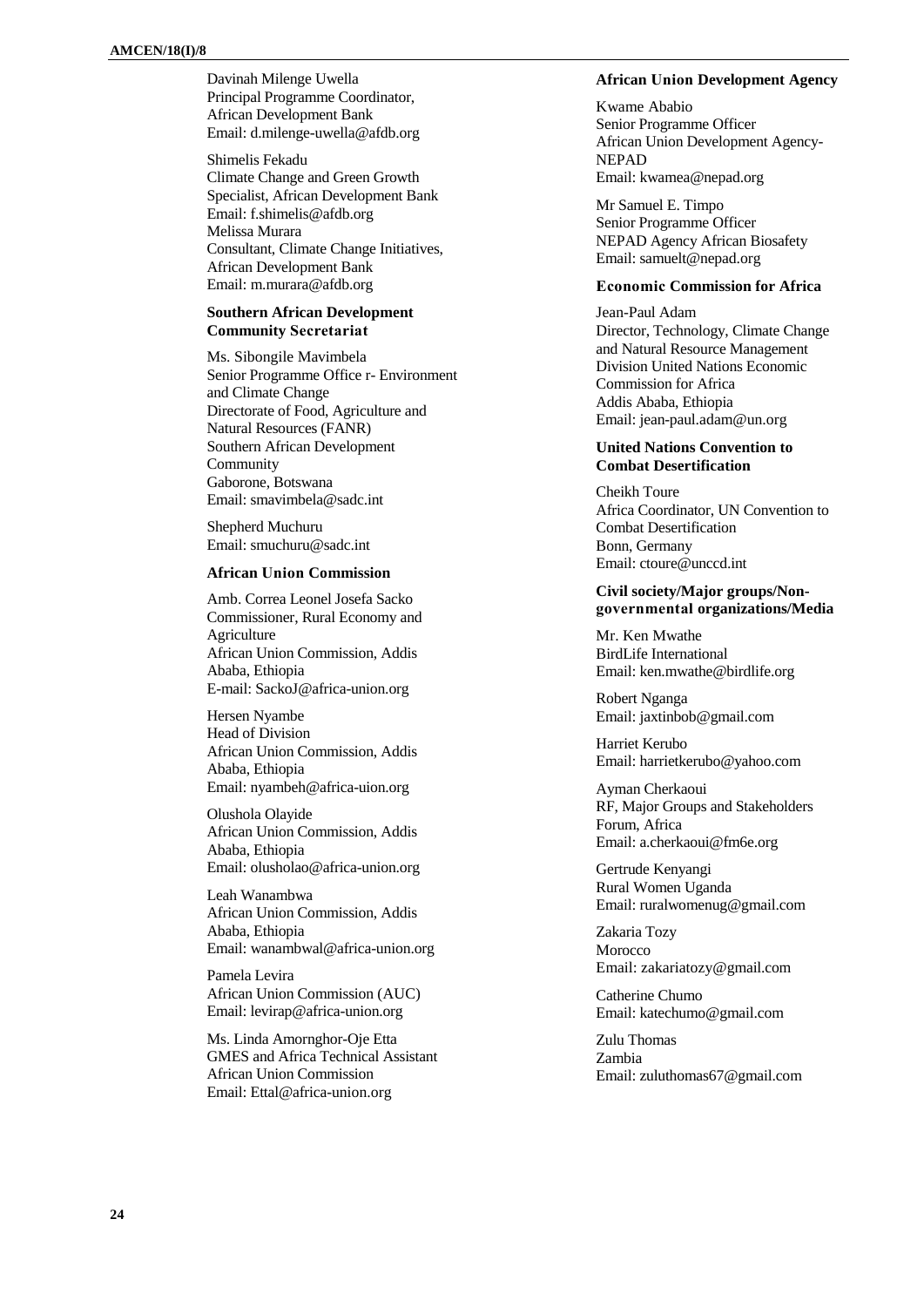Omoyemen Lucia Centre for Human Rights and Climate Change Research Internal Research and Policy Advocacy Unit, Nigeria Email: rightsandclimatechangeresearch@gmail.c om

Monipher Musasa International Policy Advisor - Africa International Funds for Animal Welfare (IFAW) Email[: mmusasa@ifaw.org](mailto:mmusasa@ifaw.org)

Griffins Ochieng Centre for Environment Justice and Development (CEJAD) Email: ogriffins@gmail.com Yahya Msangi Togo Welfare Email[: togowelfare@gmail.com](mailto:togowelfare@gmail.com)

Abdullahi Somali Youth Development Foundation (SYDF) Email: sydfproject@gmail.com

Kevin Kahatano Knowledge Management Consultant City of Johannesburg, Gauteng, South Africa Email[: kkahatano@outlook.com](mailto:kkahatano@outlook.com)

Belloulane Abdelilah Email: belloulanea@gmail.com

Jonas Nduwimana Email[: nduwijonas@gmail.com](mailto:nduwijonas@gmail.com)

Sarah Mokaya Email[: smokaya@acrl](mailto:smokaya@acrl-rfp.org) -rfp.org

Ahmed Aransho Email[: ahmed.aransho@gmail.com](mailto:ahmed.aransho@gmail.com)

Tim Grabiel EIA Email: timgrabiel@eia [-international.org](mailto:timgrabiel@eia-international.org)

Guilhermina Amurane Mozambique Email[: gamurane@gmail.com](mailto:gamurane@gmail.com)

Naftali Mwaura Email[: nmuigai7@gmail.com](mailto:nmuigai7@gmail.com)

Wendy Mashiloane Email: wendymashiloane@gmail.com

Libasse Faye Senegal Email: fayelibass@yahoo.fr

Newzroom Afrika Email[: ingest@newzroomafrika.tv](mailto:ingest@newzroomafrika.tv)

Devereaus Morkel Manager, African News Agency Johannesburg, South Africa Email[: devereaux.morkel@inl.co.za](mailto:devereaux.morkel@inl.co.za) Terence Creamer Editor, Engineering New Johannesburg, South Africa [terence@engineeringnews.co.za](mailto:terence@engineeringnews.co.za)

Antony Blaize Project Manager, Faith Based Organized – Inter-Religious Council of Kenya Email: [ablaize@irck.or.ke](mailto:ablaize@irck.or.ke) Leslie Hook Environment and Clean Energy **Correspondent** Financial Times Email: [leslie.hook@ft.com](mailto:leslie.hook@ft.com)

Michael Ruthuku Email: [ruthuku@yahoo.com](mailto:ruthuku@yahoo.com)

Shem Oirere Email: [soirere@gmail.com](mailto:soirere@gmail.com)

Reuben Kyama Email: [rkyama@gmail.com](mailto:rkyama@gmail.com)

Djatougbe Aziaka Welfare - NGO Major Group Email: [togowelfare@gmail.com](mailto:togowelfare@gmail.com)

Miaro Ravelo Madagascar Email: [miaroravelo@yahoo.fr](mailto:miaroravelo@yahoo.fr)

Hassan Yasin Major Group for Children and Youth Email: [ayanmhk@gmail.com](mailto:ayanmhk@gmail.com)

Patricia Awori Conservation Alliance of Kenya Email: [aworipats@gmail.com](mailto:aworipats@gmail.com)

Baitshepi Hill Email: [bbabusihill@gmail.com](mailto:bbabusihill@gmail.com)

Torbjørn Graff Hugo Norwegian Academy of International Law Email: tgh@intlaw.no

Kaluwe Wasamunu Email: kwasamunu@gmail.com

Jaona Mandimby Andrianarisoa Madagascar Email: [tinahyfj15@yahoo.fr;](mailto:tinahyfj15@yahoo.fr) lahjsix@yahoo.fr

Charlotte Malenga Democratic Republic of Congo Email: [charmalo2@gmail.com](mailto:charmalo2@gmail.com)

Kennedy Abwao Email: [abwaokenn@gmail.com](mailto:abwaokenn@gmail.com)

Laurice FAYE Email: [fayelaurice@gmail.com](mailto:fayelaurice@gmail.com)

Rantonirina Madagascar Email: [rakotoaridera@yahoo.fr](mailto:rakotoaridera@yahoo.fr)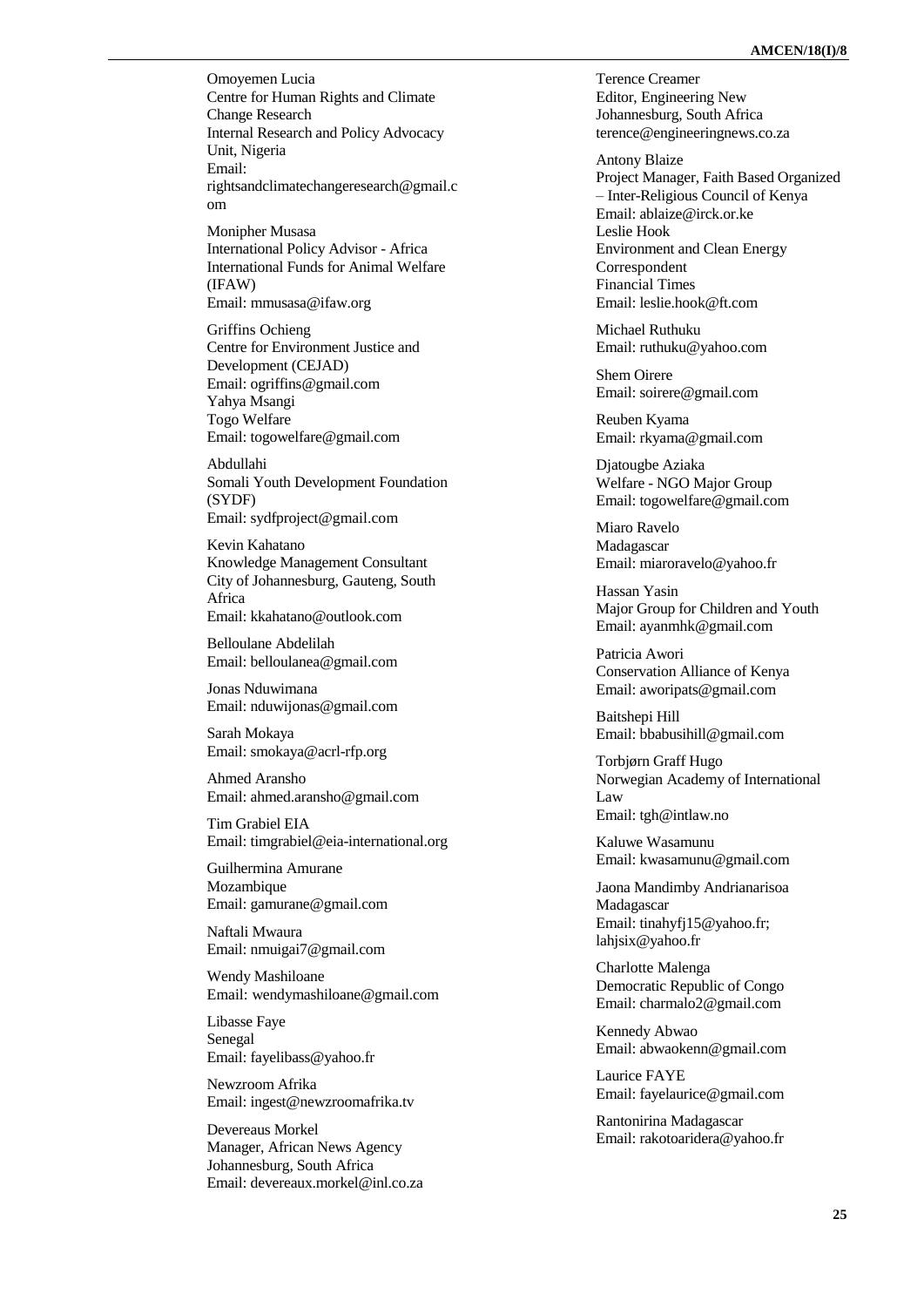Silibaziso Manyonga Zimbabwe Email[: silimanyo@gmail.com](mailto:silimanyo@gmail.com)

Nzeyimana Benjamin Email: nzeyimanabenjamin3@gmail.com

Richard Sufo Email: [sufo79@hotmail.com](mailto:sufo79@hotmail.com)

Joy Crane WoodBiz Africa Email[: joy@woodbizafrica.co.za](mailto:joy@woodbizafrica.co.za)

Beatrice Nduta Email[: nduta.beatrice91@gmail.com](mailto:nduta.beatrice91@gmail.com)

Rozilla Adhiambo African Council of Religious Leaders/Religion for Peace International (ACRL-RFP) Email[: radhiambo@acrl-rfo.org](mailto:radhiambo@acrl-rfo.org)

Ismail Fariia Email: i.farjia@fm6e.org

Mame Sokhena Ndiouck Email[: mamesoxnandiouck@gmail.com](mailto:mamesoxnandiouck@gmail.com)

Reda Benhima Email[: rb.redabenhima@gmail.com](mailto:rb.redabenhima@gmail.com)

Olumide Idowu Email: [olumideidowuonline@gmail.com](mailto:olumideidowuonline@gmail.com)

Kevin Alovor Email[: kevin.mcwin@gmail.com](mailto:kevin.mcwin@gmail.com)

Stevy Daic Ndjala Totolo Email: kengalimited@yahoo.com

Johanna Lissinger Peitz Chief Negotiator, Swedish Delegation at the International Climate Negotiations Sweden

Erlend Haugen Programme Officer, Norwegian Embassy Nairobi, Kenya Email: erah@mfa.no

Oystein Storkersen Norwegian Embassy Nairobi, Kenya Email: oystein.rune.storkersen@mfa.no

## **United Nations Environment Programme**

Ambassador Roberta Annan UNEP Goodwill Ambassador Email: robertaannan@gmail.com

Inger Andersen Executive Director, United Nations Environment Programme Email: inger.andersen@un.org

Juliette Biao Koudenoukpo Director and Regional Representative United Nations Environment Programme, Africa Office Nairobi, Kenya Email: [Juliette.biao@un.org](mailto:Juliette.biao@un.org)

Frank Turyatunga Deputy Regional Director United Nations Environment Programme Email: [frank.turyatunga@un.org](mailto:frank.turyatunga@un.org)

Jorge Laguna-Celis Email: lagunacelis@un.org

Laetitia Zobel UNEP Governance Office Email: Laetitia.zobel@un.org

Monica Morara Regional Director's Office, Africa Office Email: [monica.morara@un.org](mailto:monica.morara@un.org)

Robert Wabunoha Regional Coordinator, Environment Governance, Africa Office Email: [Robert.wabunoha@un.org](mailto:Robert.wabunoha@un.org)

David Ombisi Programme Officer, AMCEN Secretariat Email: [david.ombisi@un.org](mailto:david.ombisi@un.org)

Norah Mugita Email: norah.mugita@un.org

Ms. Milena Muhadinovic Associate Evaluation Officer Email: [muhadinovic@un.org](mailto:muhadinovic@un.org)

Rhoda Wachira Programme Officer United Nations Environment Programme Email: [Rhoda.wachira@un.org](mailto:Rhoda.wachira@un.org)

Damaris Mungai Email: [Damaris.mungai@un.org](mailto:Damaris.mungai@un.org)

Levis Kavagi Email: [levis.kavagi@un.org](mailto:levis.kavagi@un.org)

Stephen Ndeti Email: [Stephen.ndeti@un.org](mailto:Stephen.ndeti@un.org)

Timothy Shitagwa Email: [timothy.shitagwa@un.org](mailto:timothy.shitagwa@un.org)

Charles Sebukeera Email: [Charles.sebukeera@un.org](mailto:Charles.sebukeera@un.org)

Margaret Oduk UNEP Addis Ababa Office Email: [oduk@un.org](mailto:oduk@un.org)

Joyce Nyaga Email: [joyce.nyaga@un.org](mailto:joyce.nyaga@un.org)

Mohamed Atani Email: [mohamed.atani@un.org](mailto:mohamed.atani@un.org)